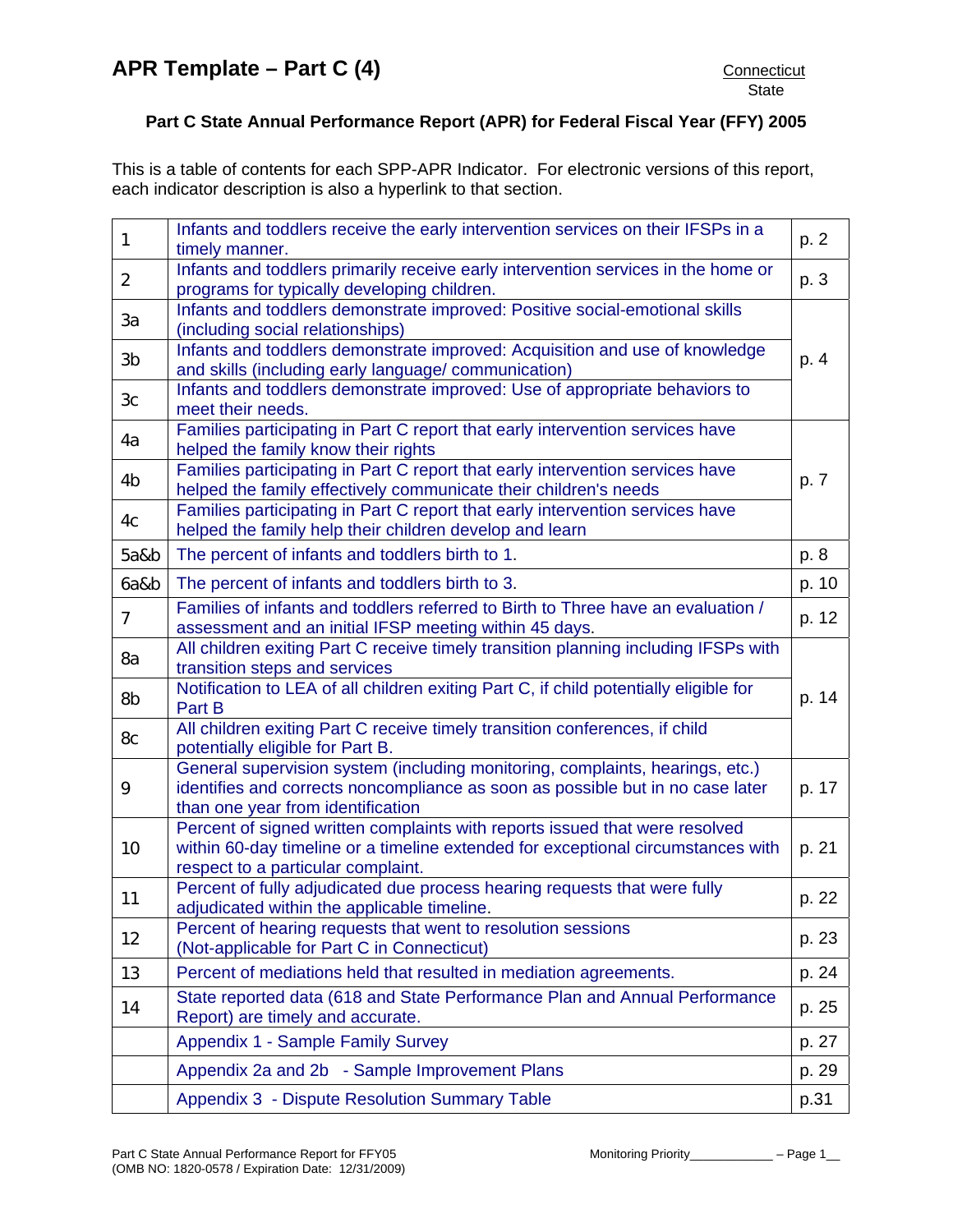# <span id="page-1-0"></span>**Part C State Annual Performance Report (APR) for Federal Fiscal Year (FFY) 2005**

**Overview of the Annual Performance Report Development:** 

### **Monitoring Priority: Early Intervention Services In Natural Environments**

**Indicator 1:** Percent of infants and toddlers with IFSPs who receive the early intervention services on their IFSPs in a timely manner.

(20 U.S.C. 1416(a)(3)(A) and 1442)

#### **Measurement:**

Percent = [(# of infants and toddlers with IFSPs who receive the early intervention services on their IFSPs in a timely manner) divided by the (total # of infants and toddlers with IFSPs)] times 100.

Account for untimely receipt of services.

| <b>FFY</b>            | <b>Measurable and Rigorous Target</b> |  |  |  |  |
|-----------------------|---------------------------------------|--|--|--|--|
| $7/1/05$ -<br>6/30/06 | 100%                                  |  |  |  |  |

### **Actual Target Data for FFY05:**

97% - Based on 1593 records out of 1636, ALL NEW services listed on IFSPs for ALL children enrolled in Birth to Three on 6/30/06 were delivered in a timely manner.

### **Discussion of Improvement Activities Completed and Explanation of Progress or Slippage that occurred for FFY05 (July 1, 2005-June 30, 2006):**

The way in which the data was analyzed changed mid-year based on guidance from OSEP. Programs were very responsive in adapting to the changes. The 1593 records counted as being timely includes 107 that were late due to documented extraordinary family circumstances. The reasons for the 43 others with a late service included: 33 due to program error including data entry errors; challenges finding interpreters; inclement weather and staff illness or staff resignations; and 10 were due to delays in obtaining the primary physician's signature on the IFSP which is required in CT before NEW services can begin.

# *Program Profile*

This indicator was added to the program profiles on birth23.org as of February, 2006. *Focused Monitoring* 

Programs were grouped and ranked in January 2006 based on the initial interpretation of this indicator and a large program that was low performing was selected for an on-site visit using the Service Delivery priority area protocol.

#### *DMR Business Plan*

Data on this measure was reported to the lead agency quarterly beginning in January 2006. This may have had an impact on the decision to centralize the Birth to Three system.

**Revisions, with Justification, to Proposed Targets / Improvement Activities / Timelines / Resources for FFY06 (July 1, 2006-June 30, 2007)** *[If applicable]*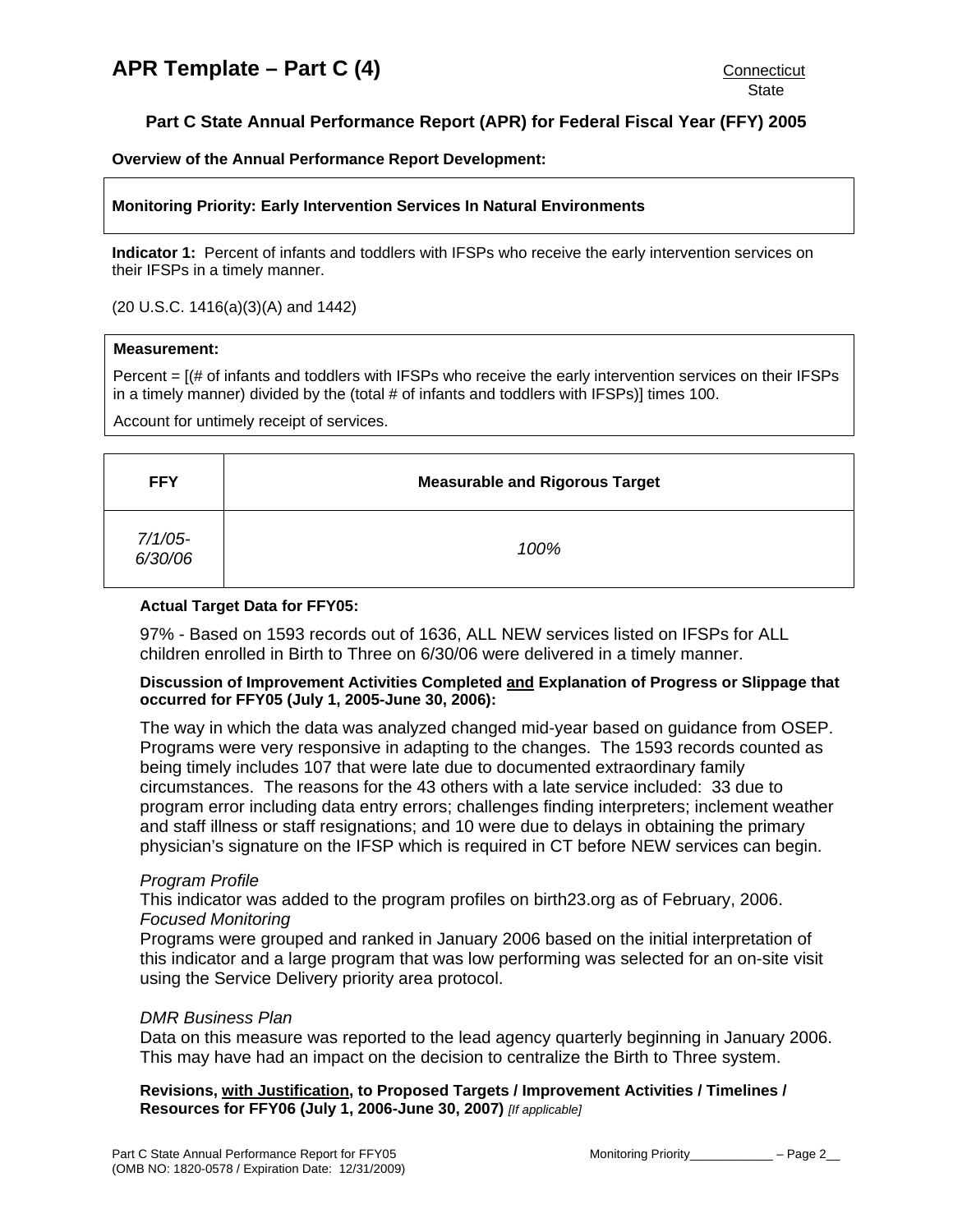#### <span id="page-2-0"></span>**Part C State Annual Performance Report (APR) for Federal Fiscal Year (FFY) 2005 Overview of the Annual Performance Report Development:**

### **Monitoring Priority: Early Intervention Services In Natural Environments**

**Indicator 2:** Percent of infants and toddlers with IFSPs who primarily receive early intervention services in the home or programs for typically developing children.<sup>1</sup>

#### (20 U.S.C. 1416(a)(3)(A) and 1442)

**Measurement:** Percent = [(# of infants and toddlers with IFSPs who primarily receive early intervention services in the home or programs for typically developing children) divided by the (total # of infants and toddlers with IFSPs)] times 100.

| <b>FFY</b>            | <b>Measurable and Rigorous Target</b> |
|-----------------------|---------------------------------------|
| $7/1/05$ -<br>6/30/06 | 95%                                   |

### **Actual Target Data for FFY05 (July 1, 2005-June 30, 2006):**

99.57% - Based on 3953 out of 3970 children reported in the 618 setting table for December 1, 2005

#### **Discussion of Improvement Activities Completed and Explanation of Progress or Slippage that occurred for FFY05 (July 1, 2005-June 30, 2006):**

#### *Program Profiles*

The data about this indicator was added to the program profiles posted on birth23.org.

#### **Revisions, with Justification, to Proposed Targets / Improvement Activities / Timelines / Resources for FFY06 (July 1, 2006-June 30, 2007)** *[If applicable]*

The target was changed in Connecticut's Part C Revised 2006 State Performance Plan based on guidance from OSEP.

 $\overline{a}$ 

<sup>&</sup>lt;sup>1</sup> At the time of the release of this package, revised forms for collection of 618 State reported data had not yet been approved. Indicators will be revised as needed to align with language in the 2005-2006 State reported data collections.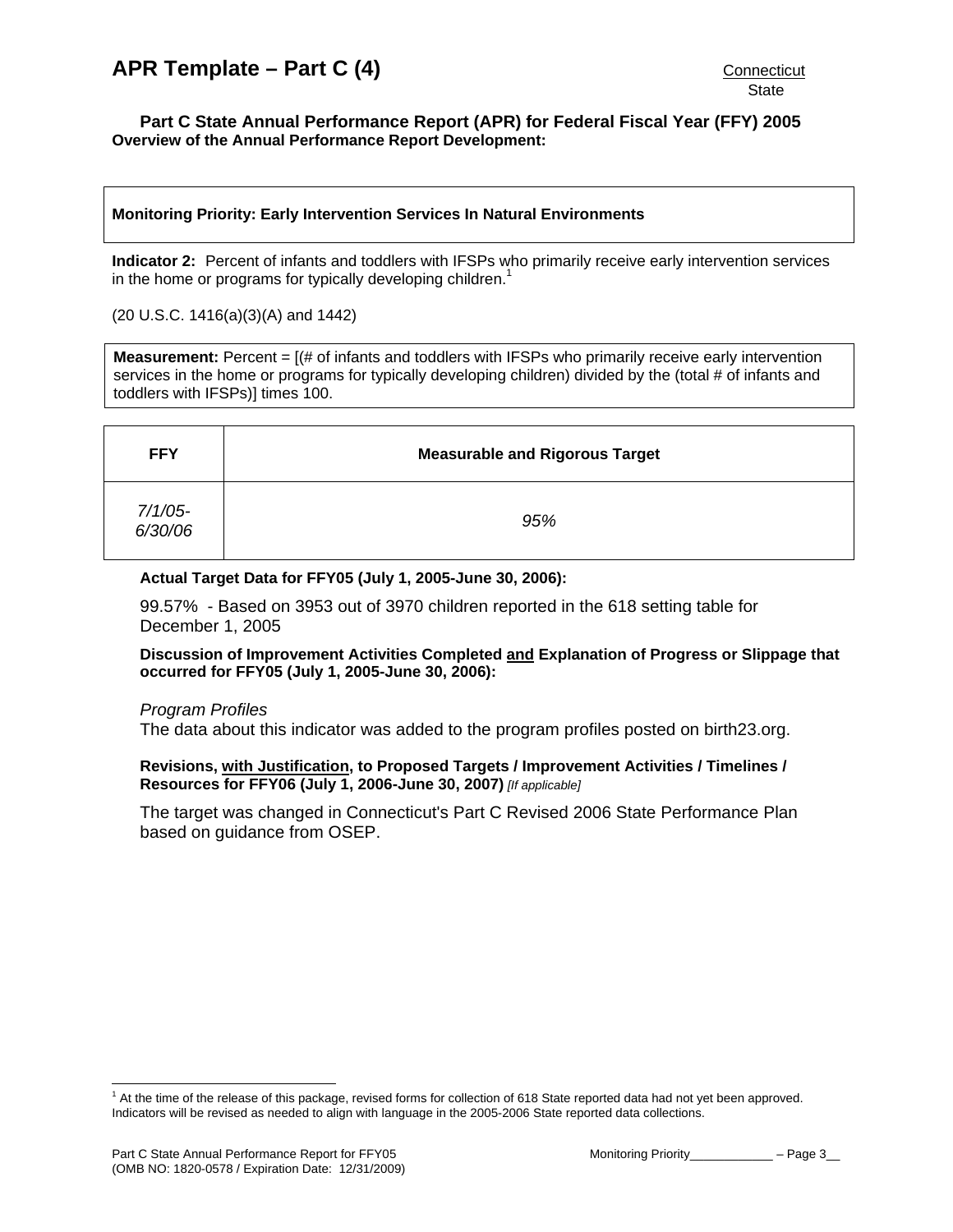<span id="page-3-0"></span>**Overview of the Annual Performance Report Development:** 

# **Monitoring Priority: Early Intervention Services In Natural Environments**

**Indicator 3:** Percent of infants and toddlers with IFSPs who demonstrate improved:

- A. Positive social-emotional skills (including social relationships);
- B. Acquisition and use of knowledge and skills (including early language/ communication); and
- C. Use of appropriate behaviors to meet their needs.

### (20 U.S.C. 1416(a)(3)(A) and 1442)

### **Measurement:**

A. Positive social-emotional skills (including social relationships):

- a. Percent of infants and toddlers who did not improve functioning  $=$  [ $\#$  of infants and toddlers who did not improve functioning) divided by (# of infants and toddlers with IFSPs assessed)] times 100.
- b. Percent of infants and toddlers who improved functioning but not sufficient to move nearer to functioning comparable to same-aged peers  $=$   $($   $\#$  of infants and toddlers who improved functioning but not sufficient to move nearer to functioning comparable to same-aged peers) divided by (# of infants and toddlers with IFSPs assessed)] times 100.
- c. Percent of infants and toddlers who improved functioning to a level nearer to same-aged peers but did not reach it =  $[(# of infants and toldlers who improved functioning to a level nearer to same$ aged peers but did not reach it) divided by (# of infants and toddlers with IFSPs assessed)] times 100.
- d. Percent of infants and toddlers who improved functioning to reach a level comparable to sameaged peers = [(# of infants and toddlers who improved functioning to reach a level comparable to same-aged peers) divided by (# of infants and toddlers with IFSPs assessed)] times 100.
- e. Percent of infants and toddlers who maintained functioning at a level comparable to same-aged peers = [(# of infants and toddlers who maintained functioning at a level comparable to same-aged peers) divided by (# of infants and toddlers with IFSPs assessed)] times 100.

If a + b + c + d + e does not sum to 100%, explain the difference**.**

- B. Acquisition and use of knowledge and skills (including early language/communication and early literacy):
	- a. Percent of infants and toddlers who did not improve functioning  $=$  [ $\#$  of infants and toddlers who did not improve functioning) divided by (# of infants and toddlers with IFSPs assessed)] times 100.
	- b. Percent of infants and toddlers who improved functioning but not sufficient to move nearer to functioning comparable to same-aged peers  $= [(# of infans and to dedlers who improved functioning]$ but not sufficient to move nearer to functioning comparable to same-aged peers) divided by (# of infants and toddlers with IFSPs assessed)] times 100.
	- c. Percent of infants and toddlers who improved functioning to a level nearer to same-aged peers but did not reach it  $=$   $($   $\#$  of infants and toddlers who improved functioning to a level nearer to sameaged peers but did not reach it) divided by (# of infants and toddlers with IFSPs assessed)] times 100.
	- d. Percent of infants and toddlers who improved functioning to reach a level comparable to sameaged peers  $=$   $[$   $\#$  of infants and toddlers who improved functioning to reach a level comparable to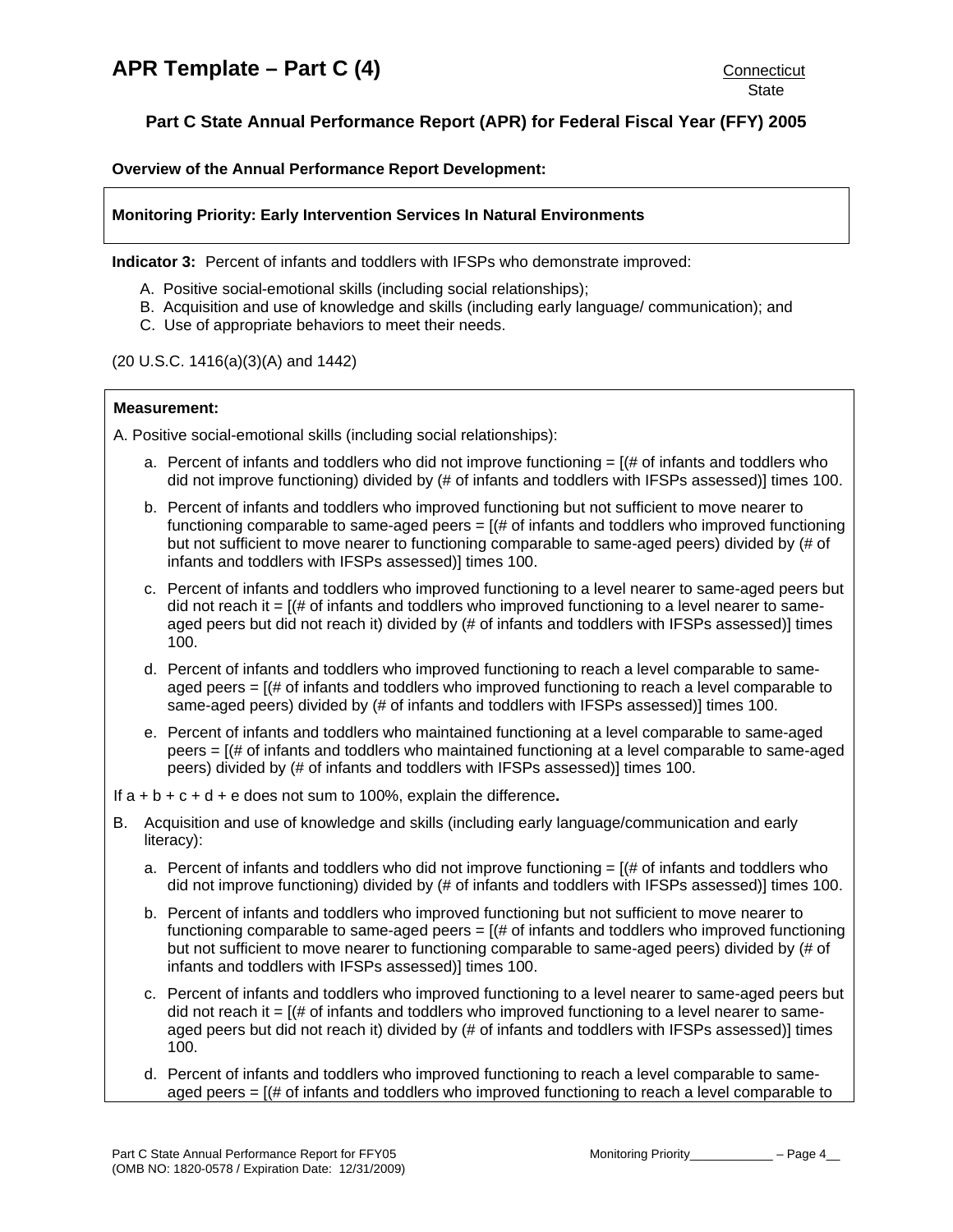same-aged peers) divided by (# of infants and toddlers with IFSPs assessed)] times 100.

- e. Percent of infants and toddlers who maintained functioning at a level comparable to same-aged peers = [(# of infants and toddlers who maintained functioning at a level comparable to same-aged peers) divided by (# of infants and toddlers with IFSPs assessed)] times 100.
- If a + b + c + d + e does not sum to 100%, explain the difference**.**
- C. Use of appropriate behaviors to meet their needs:
	- a. Percent of infants and toddlers who did not improve functioning  $=$   $[$   $\#$  of infants and toddlers who did not improve functioning) divided by (# of infants and toddlers with IFSPs assessed)] times 100.
	- b. Percent of infants and toddlers who improved functioning but not sufficient to move nearer to functioning comparable to same-aged peers  $= [(# of in \mathsf{f}])$  and toddlers who improved functioning but not sufficient to move nearer to functioning comparable to same-aged peers) divided by the (# of infants and toddlers with IFSPs assessed)] times 100.
	- c. Percent of infants and toddlers who improved functioning to a level nearer to same-aged peers but did not reach it  $=$   $[(# of infants and toldlers who improved functioning to a level nearer to same$ aged peers but did not reach it) divided by the (# of infants and toddlers with IFSPs assessed)] times 100.
	- d. Percent of infants and toddlers who improved functioning to reach a level comparable to sameaged peers  $=$   $[(# of in fants and toldlers who improved functional for each example]$ same-aged peers) divided by the (# of infants and toddlers with IFSPs assessed)] times 100.
	- e. Percent of infants and toddlers who maintained functioning at a level comparable to same-aged peers = [(# of infants and toddlers who maintained functioning at a level comparable to same-aged peers) divided by the (# of infants and toddlers with IFSPs assessed)] times 100.

If a + b + c + d + e does not sum to 100%, explain the difference**.** 

| <b>FFY</b>            | <b>Measurable and Rigorous Target</b> |
|-----------------------|---------------------------------------|
| $7/1/05$ -<br>6/30/06 | NA – Targets to be set in FFY06 APR   |

# **Actual Entry Data for FFY05 (July 1, 2005-June 30, 2006):**

The following percent of all children newly enrolled after 1/1/06 were assessed to be at or near age level upon entry to the Birth the Three System: 3a) 17.01% 3b) 10.44% 3c) 10.23%

As of 1/25/07 there were 1417 records with Child Outcome Summary Form entry scores in the Birth to Three data system prior to 7/1/06. The numbers that scored 6 or 7 (indicating performance at or near age level) were as follows: 3a) 241 3b) 148 3c) 145

This represents Entry Data only. Each percent is the percent of children assessed as being at or near age level using a curriculum embedded assessment (*HELP*, *Carolina* or *AEPS*) shortly after the initial IFSP meeting. For all children newly enrolled after January 1, 2006, IFSP teams began using the crosswalks developed by the Early Childhood Outcome Center for these assessments to complete the Child Outcome Summary Form (COSF).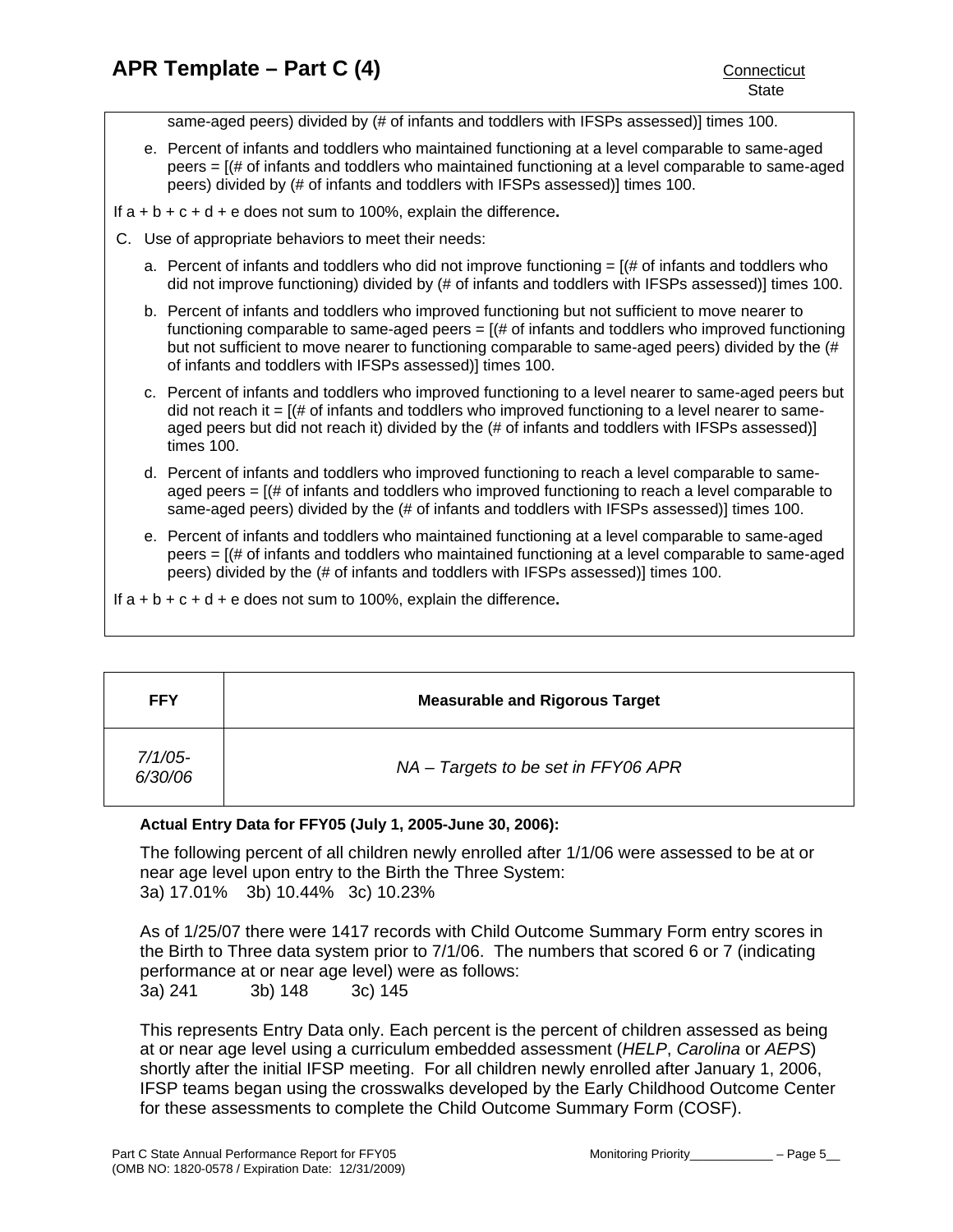Data was collected from all 33 programs. The programs had been entering raw curriculum scores prior to the procedural change to the Child Outcome Summary Form (COSF). A preliminary analysis of the entry data indicates that it is representative of the children served in SFY06 by race/ethnicity, gender, and language spoken at home.

**Discussion of Improvement Activities Completed and Explanation of Progress or Slippage that occurred for FFY05 (July 1, 2005-June 30, 2006):** 

NA

**Revisions, with Justification, to Proposed Targets / Improvement Activities / Timelines / Resources for FFY06 (July 1, 2006-June 30, 2007)** *[If applicable]*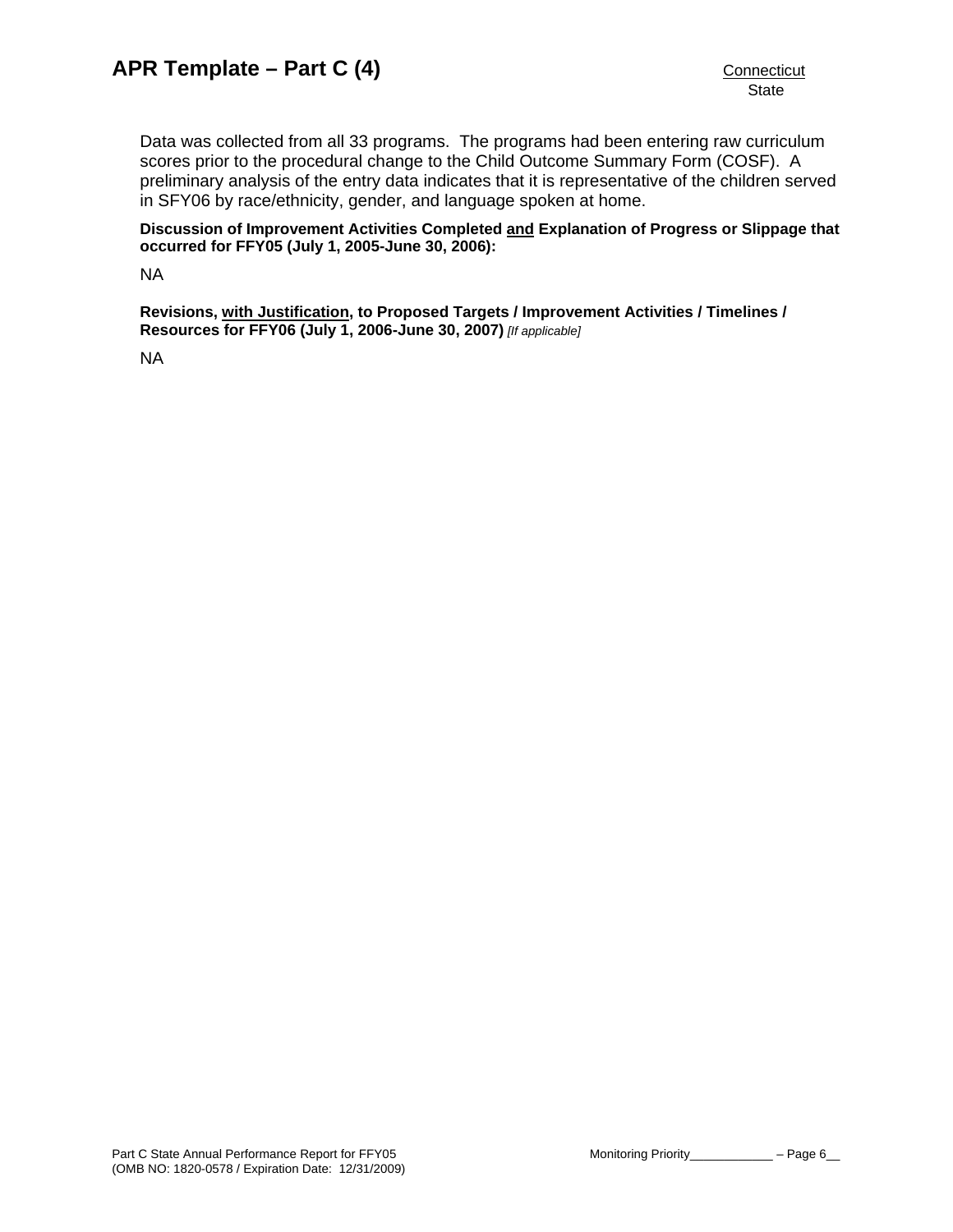<span id="page-6-0"></span>**Overview of the Annual Performance Report Development:** 

### **Monitoring Priority: Early Intervention Services In Natural Environments**

**Indicator 4:** Percent of families participating in Part C who report that early intervention services have helped the family:

- A. Know their rights;
- B. Effectively communicate their children's needs; and
- C. Help their children develop and learn.

(20 U.S.C. 1416(a)(3)(A) and 1442)

#### **Measurement:**

- A. Percent  $=$   $[$   $\#$  of respondent families participating in Part C who report that early intervention services have helped the family know their rights) divided by the (# of respondent families participating in Part C)] times 100.
- B. Percent = [(# of respondent families participating in Part C who report that early intervention services have helped the family effectively communicate their children's needs) divided by the (# of respondent families participating in Part C)] times 100.
- C. Percent = [(# of respondent families participating in Part C who report that early intervention services have helped the family help their children develop and learn) divided by the (# of respondent families participating in Part C)] times 100.

| <b>FFY</b>         | <b>Measurable and Rigorous Target</b> |
|--------------------|---------------------------------------|
| 7/1/05-<br>6/30/06 | <b>NA</b>                             |

**Actual Baseline Data for FFY05 (July 1, 2005-June 30, 2006):** 

4a) 73.2% 4b) 71.1% 4c) 84.4%

**Discussion of Improvement Activities Completed and Explanation of Progress or Slippage that occurred for FFY05 (July 1, 2005-June 30, 2006):** 

NA

**Revisions, with Justification, to Proposed Targets / Improvement Activities / Timelines / Resources for FFY06 (July 1, 2006-June 30, 2007)** *[If applicable]*

Targets as well as new improvement activities were added to the Revised State Performance Plan (SPP)

(A sample of the survey used is attached to the SPP and this APR as Appendix 1)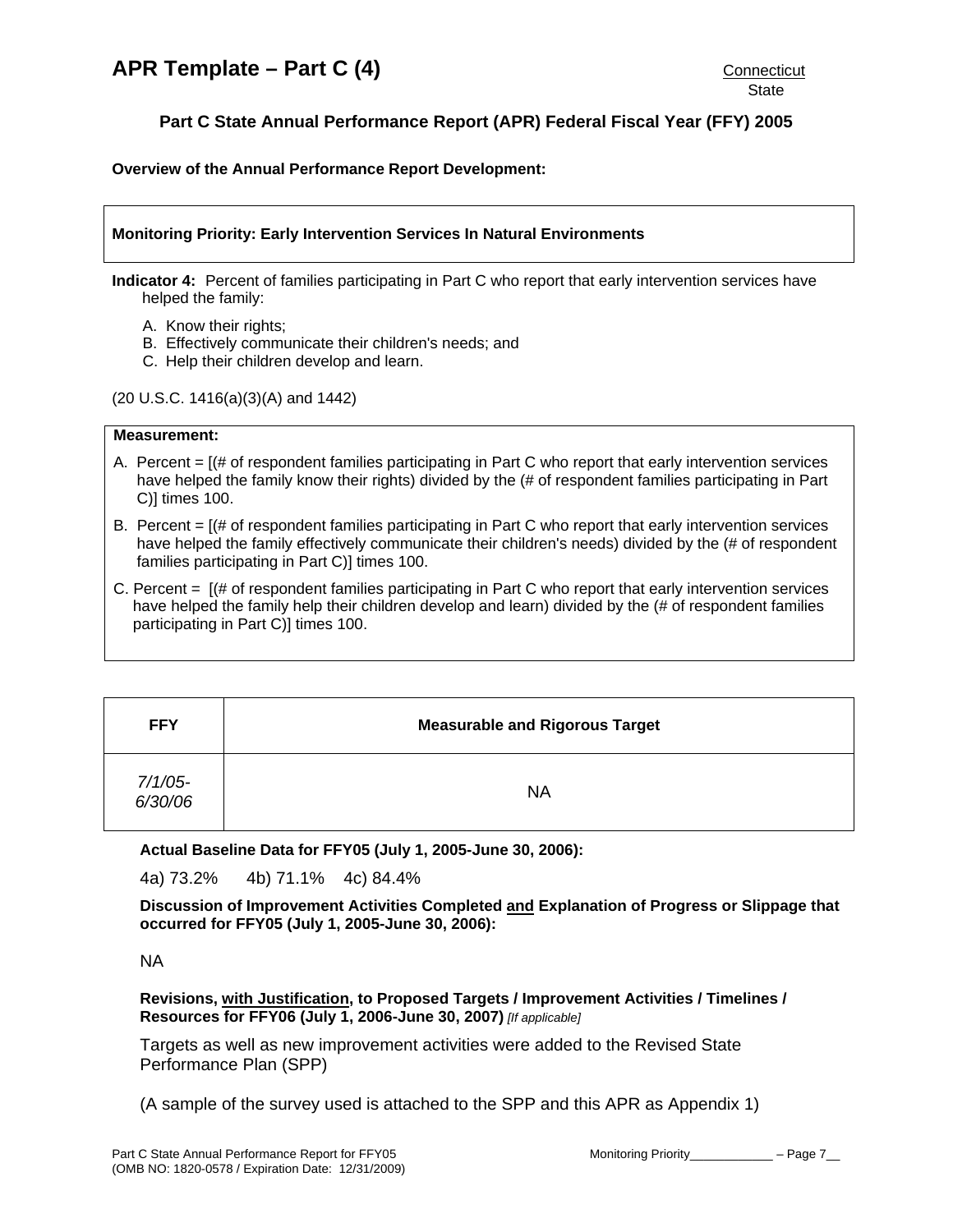# <span id="page-7-0"></span>**Part C State Annual Performance Report (APR) for Federal Fiscal Year (FFY) 2005**

**Overview of the Annual Performance Report Development:** 

### **Monitoring Priority: Effective General Supervision Part C / Child Find**

**Indicator 5:** Percent of infants and toddlers birth to 1 with IFSPs compared to:

- A. Other States with similar eligibility definitions; and
- B. National data.
- (20 U.S.C. 1416(a)(3)(B) and 1442)

#### **Measurement:**

- A. Percent = [(# of infants and toddlers birth to 1 with IFSPs) divided by the (population of infants and toddlers birth to 1)] times 100 compared to the same percent calculated for other States with similar (narrow, moderate or broad) eligibility definitions.
- B. Percent = [(# of infants and toddlers birth to 1 with IFSPs) divided by the (population of infants and toddlers birth to 1)] times 100 compared to National data.

| <b>FFY</b>         | <b>Measurable and Rigorous Target</b> |
|--------------------|---------------------------------------|
| 7/1/05-<br>6/30/06 | 1.05%                                 |

#### **Actual Target Data for FFY05 (July 1, 2005-June 30, 2006):**

0.93% based on the 618 child count data. The U. S. Census Bureau's population estimate of children under the age of one for 2005 was 41,418. The total number of children under the age of one with IFSPs on December 1, 2005 was 387.

# **Discussion of Improvement Activities Completed and Explanation of Progress or Slippage that occurred for FFY05 (July 1, 2005-June 30, 2006):**

On this indicator, Connecticut ranks 6th among programs with narrow eligibility definitions and 30th nationally. The actual percentage decreased from FFY04/SFY05 and is now below the national baseline. The specific reason cannot be identified as the percentage since 12/1/2000 has a standard deviation of .084% and a range from 1.14% in 2002 to .93% in 2003 and 2005. The percent for FFY05 is only 1.2 standard deviations from the baseline, only 0.9 SD from the mean over the 6 years and only 0.7 SD from the six year median.

|         | Birth to 1         |            |       |
|---------|--------------------|------------|-------|
|         | <b>Child Count</b> | CT 0-1 Pop | CT%   |
| 12/1/05 | 387                | 41,418     | .93%  |
| 12/1/04 | 441                | 42,876     | 1.03% |
| 12/1/03 | 419                | 41,690     | .93%  |
| 12/1/02 | 476                | 43,147     | 1.14% |
| 12/1/01 | 442                | 42,719     | 1.05% |
| 12/1/00 | 408                | 43,604     | 0.95% |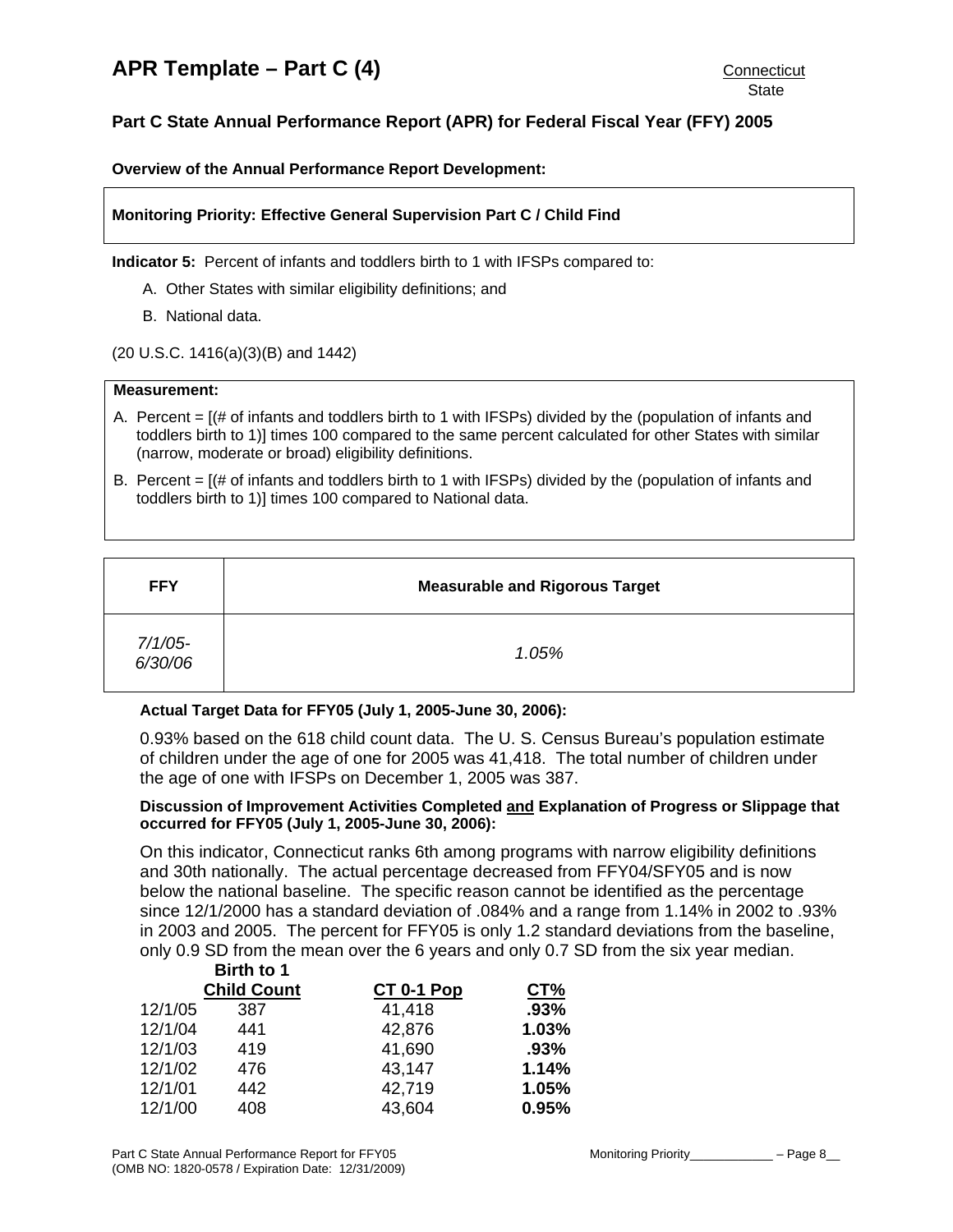*Preliminary 12/1/06 child count data shows 439 children under the age of 1 with IFSPs on 12/1/2006. Using the 2005 population estimate the percent of 1.06% suggests progress toward the target but the validity of the targets has yet to be determined.* 

Data about referrals for children under 1 were analyzed by a number of variables including referral source, diagnosed condition, age at referral, town of residence, race/ethnicity, gender, primary physician, and how the referral sources heard about Birth to Three. There were no conclusive findings.

The lead agency has submitted a budget option to reverse the eligibility determination processes currently in place that were developed during a fiscal crisis in July 2003. This was described in greater detail in the SPP. If the budget option is approved it should result in more children being identified earlier, especially infants born with very low birth weights. *Timeline:* July 2007 *Resources:* To be determined.

The State Early Childhood Cabinet has included expansion of Birth to Three eligibility in its top 10 recommendations to the Governor. It has also been adopted as one of the priorities of the State's Children's Poverty and Prevention Council. The recommendation is that Birth to Three be expanded to serve children with mild delays and children at risk of delay. If the recommendation is accepted and funded, the lead agency will respond as directed. *Timeline:* July 2008 *Resources:* To be determined.

### **Revisions, with Justification, to Proposed Targets / Improvement Activities / Timelines / Resources for FFY06 (July 1, 2006-June 30, 2007)** *[If applicable]*

Child find is the responsibility of the lead agency through a central intake office. Each town in Connecticut is served by at least two and as many as seven local EI programs. A profile will be developed to publicly report this data by county since the sub-unit for child find cannot be the EI program.

*Timeline:* June 2007 *Resources:* QA team

New Improvement Activities were added to the Revised State Performance Plan (SPP)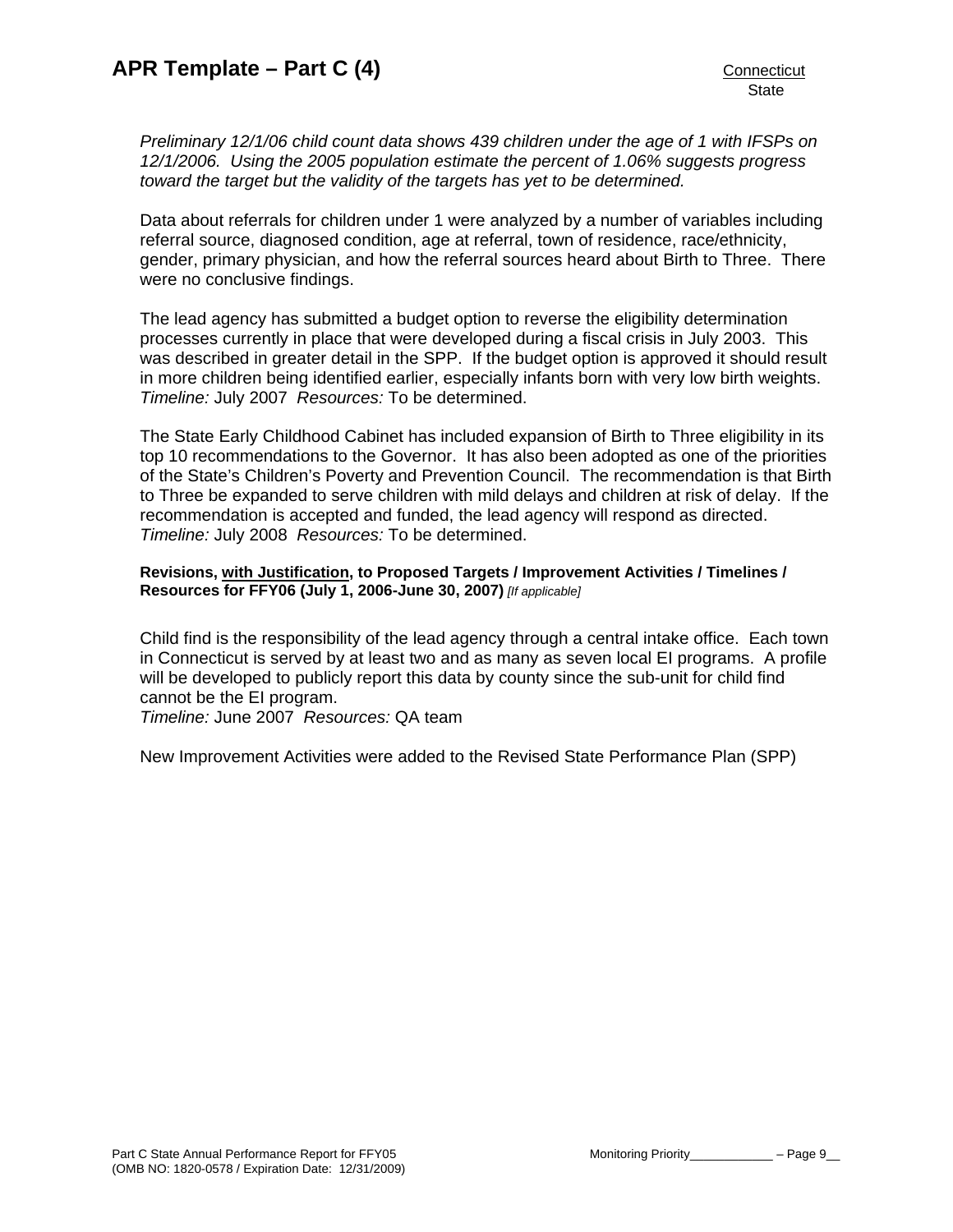<span id="page-9-0"></span>**Overview of the Annual Performance Report Development:** 

#### **Monitoring Priority: Effective General Supervision Part C / Child Find**

**Indicator 6:** Percent of infants and toddlers birth to 3 with IFSPs compared to:

- A. Other States with similar eligibility definitions; and
- B. National data.

(20 U.S.C. 1416(a)(3)(B) and 1442)

#### **Measurement:**

- A. Percent = [(# of infants and toddlers birth to 3 with IFSPs) divided by the (population of infants and toddlers birth to 3)] times 100 compared to the same percent calculated for other States with similar (narrow, moderate or broad) eligibility definitions.
- B. Percent = [(# of infants and toddlers birth to 3 with IFSPs) divided by the (population of infants and toddlers birth to 3)] times 100 compared to National data.

| <b>FFY</b>            | <b>Measurable and Rigorous Target</b> |
|-----------------------|---------------------------------------|
| $7/1/05$ -<br>6/30/06 | 3.10%                                 |

#### **Actual Target Data for FFY05 (July 1, 2005-June 30, 2006):**

3.16% based on the 618 child count data. The U. S. Census Bureau's population estimate for 2005 was 125,816. The total number of children birth through 2 with IFSPs on December 1, 2005 was 3970.

### **Discussion of Improvement Activities Completed and Explanation of Progress or Slippage that occurred for FFY05 (July 1, 2005-June 30, 2006):**

On this indicator, Connecticut ranks  $1<sup>st</sup>$  among programs with narrow eligibility definitions,  $9<sup>th</sup>$ nationally and the state is above the national baseline by .82%. This measurable and rigorous target was surpassed by .06% as Part C progresses back to the levels on 12/1/02 before fiscal exigency resulted in parent fees and other changes that caused a one-year decrease. Even though the state has met its target, planning is progressing to expand eligibility for Birth to Three to include children with mild delays and those at environmental risk for delay.

|         | Birth to 3         |                |       |
|---------|--------------------|----------------|-------|
|         | <b>Child Count</b> | CT 0-3 $Pop^*$ | CT%   |
| 12/1/05 | 3970               | 125.816        | 3.16% |
| 12/1/04 | 3948               | 127,491        | 3.10% |
| 12/1/03 | 3701               | 125.072        | 2.92% |
| 12/1/02 | 4033               | 131,661        | 3.19% |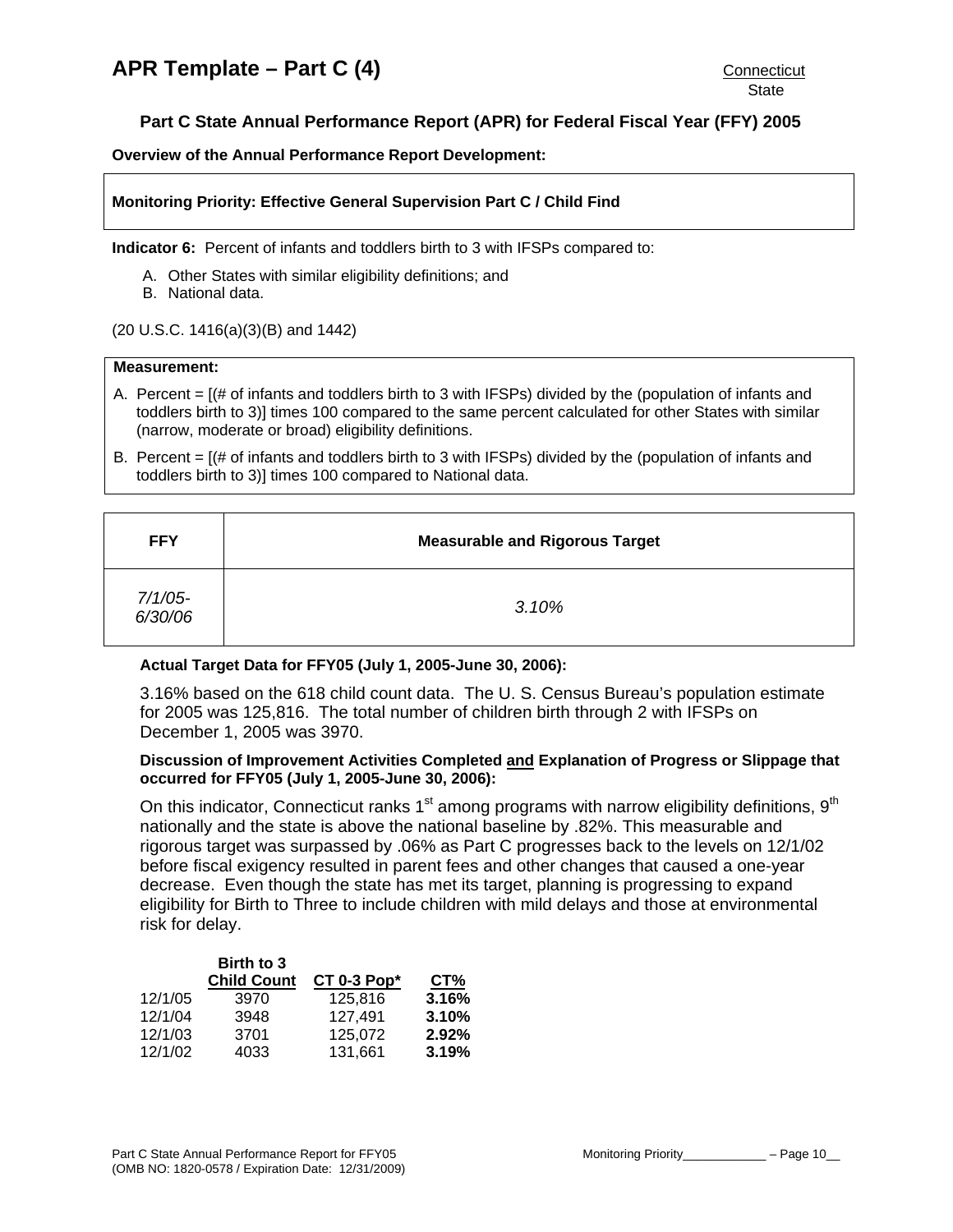The lead agency has submitted a budget option to reverse the eligibility determination processes currently in place that were developed during a fiscal crisis in July 2003. This was described in greater detail in the SPP. If the budget option is approved it should result in more children being identified with speech as the only area of delay. *Timeline:* July 2007 *Resources:* To be determined.

The State Early Childhood Cabinet has included expansion of Birth to Three eligibility in its top 10 recommendations to the Governor. It has also been adopted as one of the priorities of the State's Children's Poverty and Prevention Council. The recommendation is that Birth to Three be expanded to serve children with mild delays and children at risk of delay. If the recommendation is accepted and funded, the lead agency will respond as directed. *Timeline:* July 2008 *Resources:* To be determined.

**Revisions, with Justification, to Proposed Targets / Improvement Activities / Timelines / Resources for FFY06 (July 1, 2006-June 30, 2007)** *[If applicable]*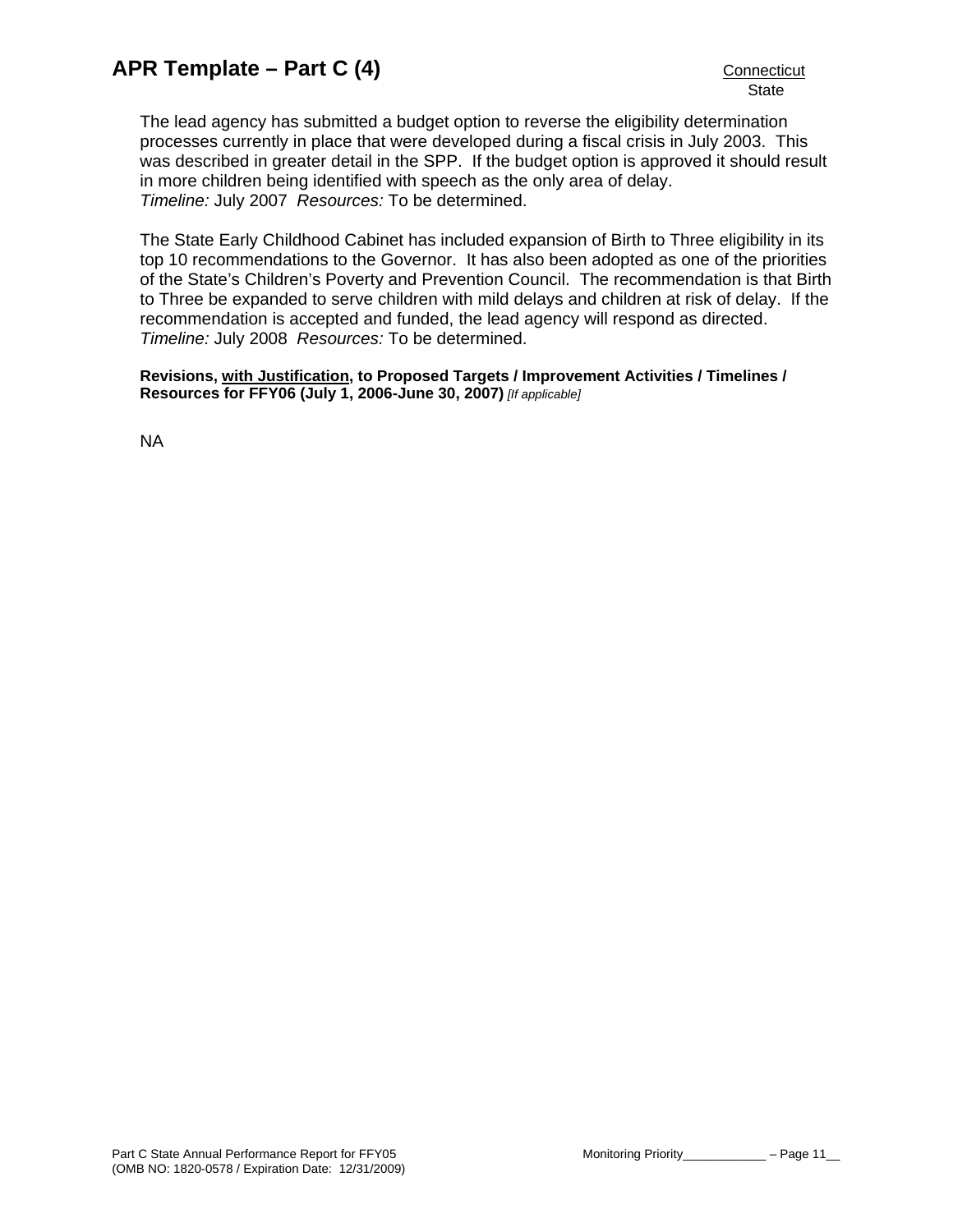#### <span id="page-11-0"></span>**Part C State Annual Performance Report (APR) for Federal Fiscal Year (FFY) 2005 Overview of the Annual Performance Report Development:**

# **Monitoring Priority: Effective General Supervision Part C / Child Find**

**Indicator 7:** Percent of eligible infants and toddlers with IFSPs for whom an evaluation and assessment and an initial IFSP meeting were conducted within Part C's 45-day timeline.

(20 U.S.C. 1416(a)(3)(B) and 1442)

#### **Measurement:**

Percent = [(# of eligible infants and toddlers with IFSPs for whom an evaluation and assessment and an initial IFSP meeting was conducted within Part C's 45-day timeline) divided by the (# of eligible infants and toddlers evaluated and assessed)] times 100.

Account for untimely evaluations.

| <b>FFY</b>         | <b>Measurable and Rigorous Target</b> |
|--------------------|---------------------------------------|
| 7/1/05-<br>6/30/06 | 100%                                  |

#### **Actual Target Data for FFY05 (July 1, 2005-June 30, 2006):**

Initial evaluations and IFSP meetings were due to be held in FFY05/SFY06 for 2669 children and of those 2533 or 95% were held within 45 days of referral.

#### **Discussion of Improvement Activities Completed and Explanation of Progress or Slippage that occurred for FFY05 (July 1, 2005-June 30, 2006):**

Verification emails were sent to each program about every late meeting. The 577 that were more than 45 days from referral included 441 due to documented extraordinary family circumstances beyond the control of the lead agency. These 441 records were included in the numerator and the denominator.

Only 20 of the remaining 136 initial IFSP meetings were delayed by the local programs. Reasons included difficulty finding interpreters, severe weather, and staff illness.  $(20/2677 = 99.25\%)$ .

116 of the 136 late meetings were delayed due to the challenges in locating an available program. Connecticut is still experiencing the impact of decisions made in 2003 when legislation was proposed to remove the state from Part C. The number of programs dropped from 39 to 33 while referrals continued to increase. The lead agency has been aware of this issue since before the original State Performance Plan (SPP) was submitted on December 1, 2005. An RFP for new programs in the north central part of the state was published in August, 2005 with no responses. After a number of attempts to initiate a rate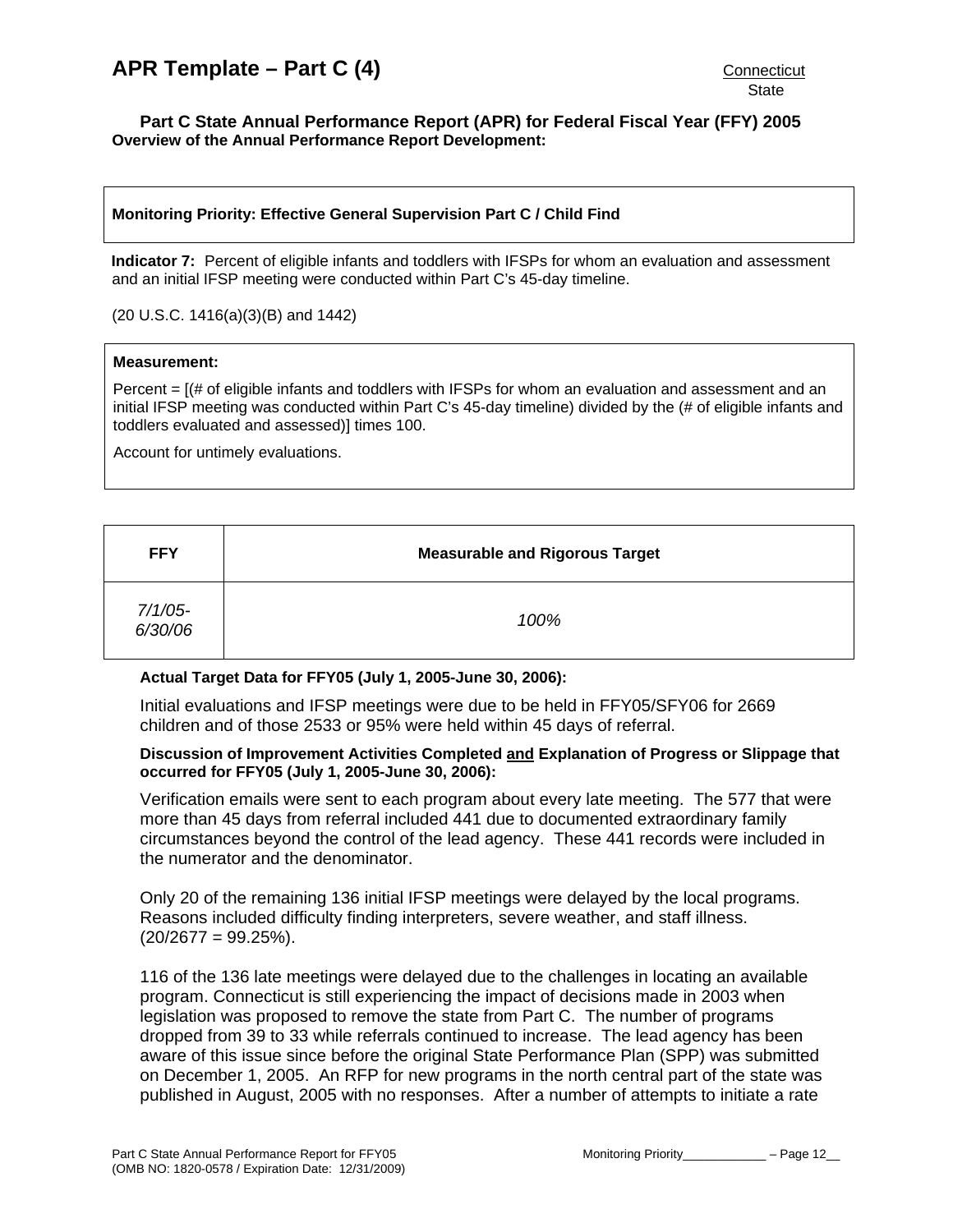study, the study was finally required by the legislature and completed in February 2006. The report recommended that rates should be increased. The higher rates were endorsed by the legislature to take effect January 2007. This resulted in some programs expanding their service areas and increasing capacity.

# *Focused Monitoring*

Programs were grouped and ranked in June and December 2005 based on this indicator. A large program and a medium sized program were selected for an on-site visit during FYY05/SFY06 using the Child Find priority area protocol. The reports were posted on Birth23.org.

### *Biennial Performance Report*

13 programs reported on this indicator by September 15, 2005 and 8 were in compliance. Another 8 programs reported on this indicator by January 15, 2006 and 4 were in compliance. Non-compliance was identified in writing. Correction will be due in FFY06SFY07.

### *DMR Business Plan*

Data on this measure was reported to the lead agency quarterly beginning in July 2005. This may have had an impact on the decision to centralize the Birth to Three system.

Prior to issuing another RFP, the lead agency put more efforts toward outreach to likely agencies and emphasized the new rates. Another RFP was published in July, 2006 for the north central and southwest areas of the state. Three responses for north central were received but none for the southwest. One agency was selected and the program began accepting referrals on December 1, 2006.

A third RFP was published in September 2006 for the southwest area. Two proposals were received and one program was selected to begin in February, 2007.

### **Revisions, with Justification, to Proposed Targets / Improvement Activities / Timelines / Resources for FFY06 (July 1, 2006-June 30, 2007)** *[If applicable]*

The RFP process will be continued as often as needed to increase the number of programs available to evaluate and hold initial IFSP meetings within 45 days of referral. *Timelines:* Ongoing as needed *Resources:* Part C Director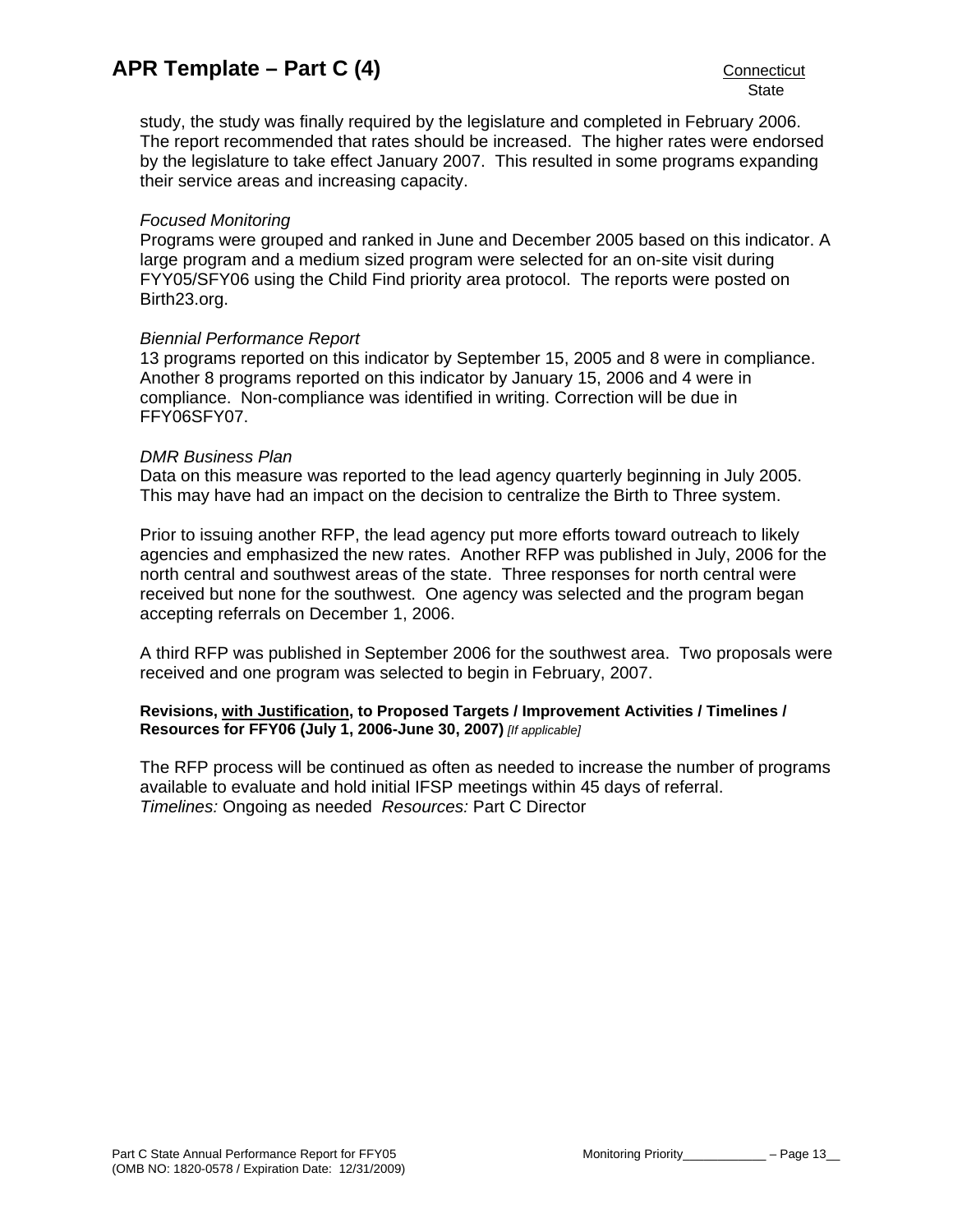<span id="page-13-0"></span>**Overview of the Annual Performance Report Development:** 

# **Monitoring Priority: Effective General Supervision Part C / Effective Transition**

**Indicator 8:** Percent of all children exiting Part C who received timely transition planning to support the child's transition to preschool and other appropriate community services by their third birthday including:

- A. IFSPs with transition steps and services;
- B. Notification to LEA, if child potentially eligible for Part B; and
- C. Transition conference, if child potentially eligible for Part B.

(20 U.S.C. 1416(a)(3)(B) and 1442)

#### **Measurement:**

- A. Percent = [(# of children exiting Part C who have an IFSP with transition steps and services) divided by the (# of children exiting Part C)] times 100.
- B. Percent = [(# of children exiting Part C and potentially eligible for Part B where notification to the LEA occurred) divided by the (# of children exiting Part C who were potentially eligible for Part B)] times 100.
- C. Percent  $=$  [ $#$  of children exiting Part C and potentially eligible for Part B where the transition conference occurred) divided by the (# of children exiting Part C who were potentially eligible for Part B)] times 100.

| <b>FFY</b>            | <b>Measurable and Rigorous Target</b> |
|-----------------------|---------------------------------------|
| $7/1/05$ -<br>6/30/06 | A-C) 100%                             |

#### **Actual Target Data for FFY05 (July 1, 2005-June 30, 2006):**

| A)           | <b>Transition Plan</b>                 |                            | <b>Total Exiting at</b>                  |         |
|--------------|----------------------------------------|----------------------------|------------------------------------------|---------|
|              | included in IFSP                       |                            | Age Three with IFSP                      | Percent |
|              | 2571                                   |                            | 2573                                     | 99.9%   |
| B)           |                                        |                            |                                          |         |
|              | Number of children exiting Part C      |                            |                                          |         |
|              | and potentially eligible for Part B    |                            | Number of children exiting Part C        |         |
|              | where notification to the LEA occurred |                            | who were potentially eligible for Part B | Percent |
|              | 2370                                   |                            | 2370                                     | 100%    |
| $\mathbf{C}$ |                                        |                            |                                          |         |
|              | Conference                             | Documented                 | Total                                    |         |
|              | On time                                | <b>Family Circumstance</b> | <b>Conferences Due</b>                   | Percent |
|              | 1546                                   | 63                         | 1643                                     | 98%     |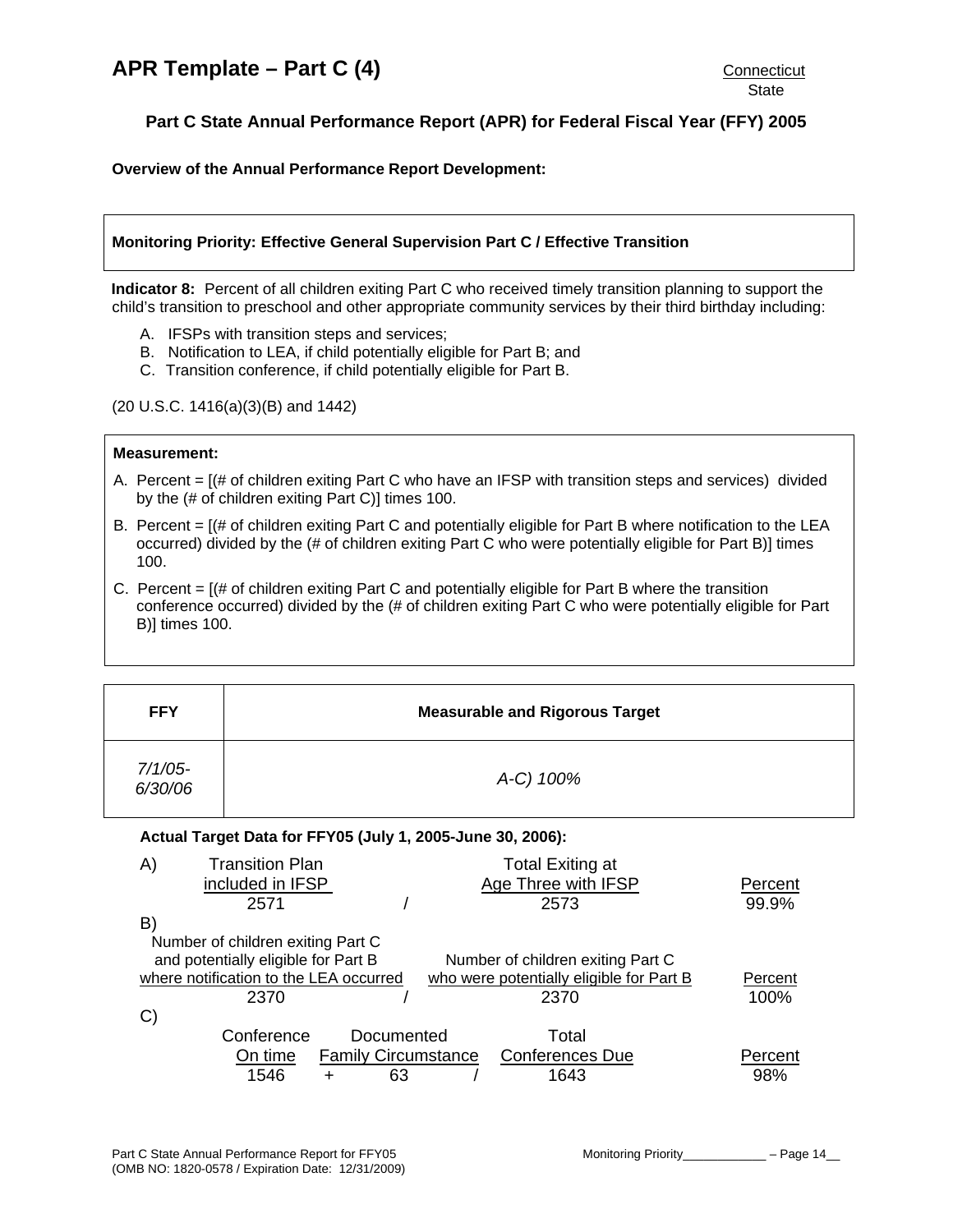# **Discussion of Improvement Activities Completed and Explanation of Progress or Slippage that occurred for FFY05 (July 1, 2005-June 30, 2006):**

A) As a required component of the IFSP, the uniform IFSP form in CT includes a transition plan section. Programs are required to complete this section for all children regardless of age or the child's potential eligibility for Part B. The data system includes method to indicate that the plan includes steps to prepare the child and family for the next setting.

Verification emails were sent to each program about every missing plan. Only one program had 2 children with missing plans and this program served 371 children on 6/1/06.

# *Focused Monitoring*

This was a measure in the transition protocol. The focus was to evaluated the quality of the plans not the mere presence of a plan in the IFSP. TA was provided to a group of 4 programs in the greater Bridgeport area.

# *Biennial Performance Report*

13 programs reported on this indicator by September 15, 2005 and 8 were in compliance. Another 8 programs reported on this indicator by January 15, 2006 and 3 were in compliance. Non-compliance was identified in writing. Correction will be due in FFY06/SFY07.

B) In response to OSEP's SPP letter of March 2, 2006, Connecticut has modified the notification of LEAs about children who are within 90 days of age three and may be eligible for Part B. As previously described, lists are sent to each district three times per year that include information about all children in the district enrolled in Birth to Three. The family's contact information (a.k.a. "directory information") was only shared if parents had consented to a referral to their LEA by signing YES on the Part C LEA referral/consent to release information form. If a family "opted out" by signing NO or not signing the referral/consent form or revoking previous consent, only de-identified information was included on the list.

As of May 2006, if a child is within 90 days of age three and the LEA referral/consent form has NOT YET been signed or the data regarding that signature has NOT YET been entered into the data system, a separate report is sent to each district (if needed) with "directory information" about these children residing in their district.

C) 1643 children had transition conferences due in FFY05/SFY06. 1546 were held at least 90 days and no more than 9 months before age 3. Verification emails were sent to each program about every late conference. An additional 63 conferences were held late due to documented extraordinary family circumstances beyond the control of the lead agency. These 63 were included in the numerator and the denominator for a total of held 1609 on time out of 1643 conferences due.

Of the remaining 34 conferences that were late, only 8 (24% of the 34) were due to program error and 26 (76% of the 34) were late due to complications scheduling with the school district. Connecticut had previously misunderstood that participation in the transition conference by the school district was a Part C requirement. This was clarified mid-year. The Birth to Three procedure was changed as of 1/1/06 so that the conference may be held on time if the LEA is invited and then cannot attend and the meeting cannot be rescheduled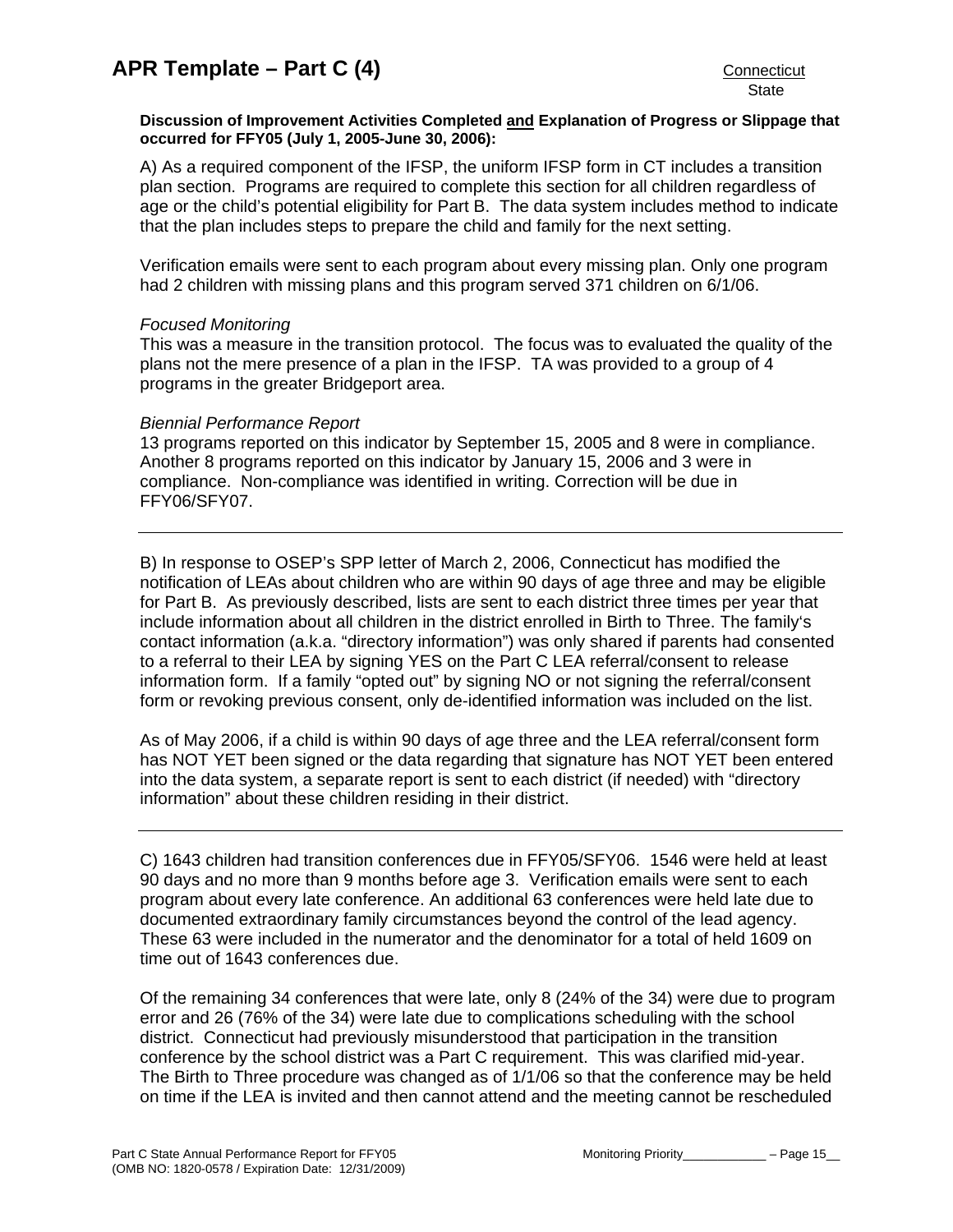at least 90 days before the child's 3<sup>rd</sup> birthday. This resulted in significant correction of noncompliance. If the 26 that were late were held without the LEA, CT would be at 99.5%. The 8 conferences that were late due to program error represented only 5 of the 33 programs.

There were 207 children that exited Birth to Three within 90 days of their third birthdays with transition conferences due in FFY05/SFY06 for whom the parent actively chose not to consent to a referral to their school district.

# *Focused Monitoring*

Programs were grouped and ranked in June and December 2005 based on this indicator. Two large programs, a medium sized program and two small programs were selected for an on-site visit during FYY05/SFY06 using the Transition priority area protocol. The reports were posted on Birth23.org.

# *Biennial Performance Report*

13 programs reported on this indicator by September 15, 2005 and 5 were in compliance. Another 8 programs reported on this indicator by January 15, 2006 and 2 were in compliance. Non-compliance was identified in writing. Correction will be due in FFY06SFY07.

# *DMR Business Plan*

Data on this measure was reported to the lead agency quarterly beginning in July 2005. This may have had an impact on the decision to centralize the Birth to Three system.

# **Revisions, with Justification, to Proposed Targets / Improvement Activities / Timelines / Resources for FFY06 (July 1, 2006-June 30, 2007)** *[If applicable]*

A) New Improvement Activities were added to the Revised State Performance Plan (SPP)

B) New Improvement Activities were added to the Revised State Performance Plan (SPP)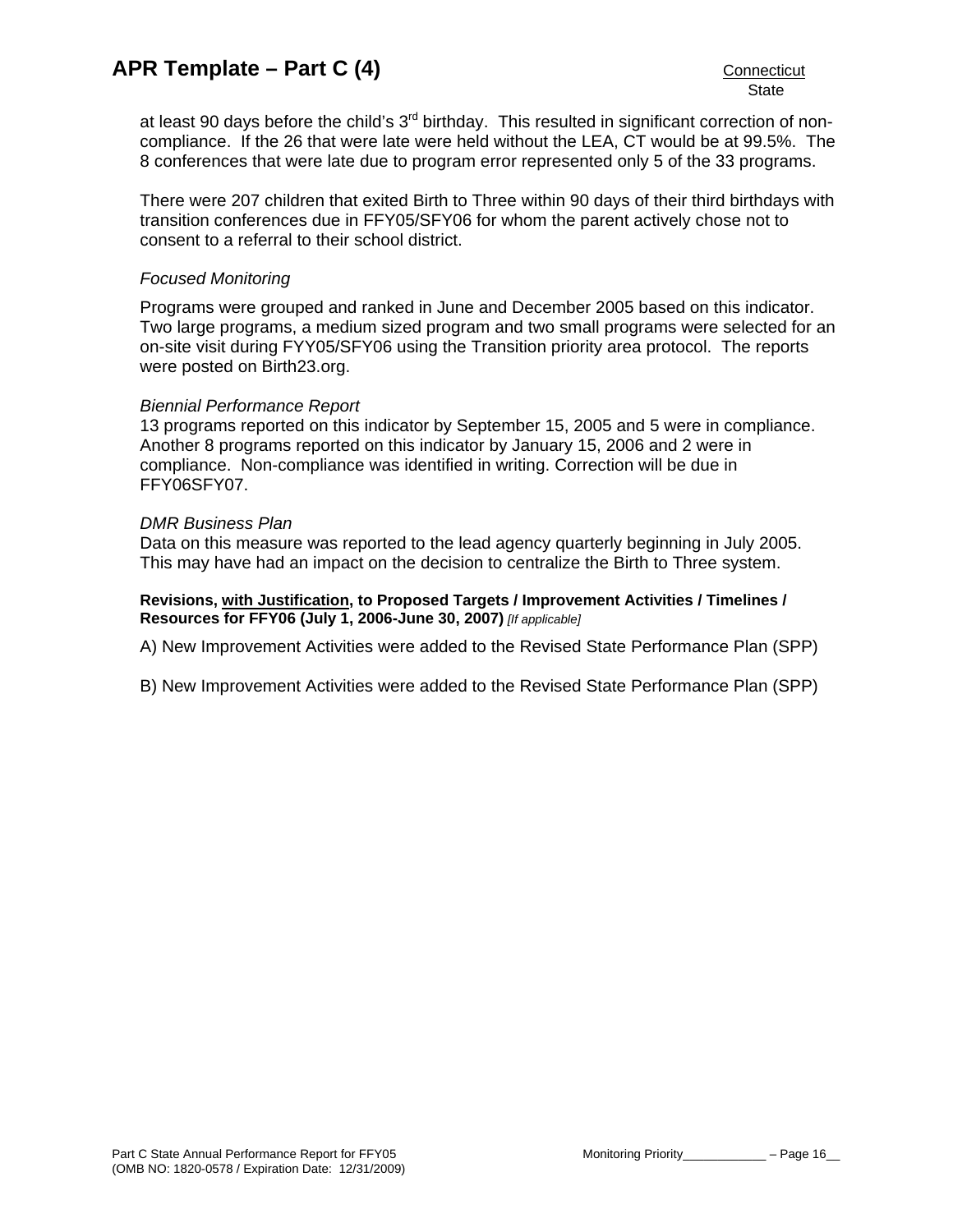# <span id="page-16-0"></span>**Monitoring Priority: Effective General Supervision Part C / General Supervision**

**Indicator 9:** General supervision system (including monitoring, complaints, hearings, etc.) identifies and corrects noncompliance as soon as possible but in no case later than one year from identification.

#### (20 U.S.C. 1416(a)(3)(B) and 1442)

### **Overview of the Annual Performance Report Development:**

In response to the Verification letter dated December 20, 2006 Part C in Connecticut has planned the following changes to its general supervision/quality assurance system.

- 1) The QA Manual will be updated by April 1, 2007 to reflect the changes described below.
- 2) Measures that track Part C requirements will align with their Part C requirements and correction will be required within one year of identification which begins when the program is notified in writing by the lead agency.
- 3) For all Part C requirements, any individual records found to be out of compliance will be corrected even when systemic noncompliance is not identified.
- 4) The timely correction of non-compliance will be tracked by one new centralized position created for this purpose.
- 5) Connecticut will develop a Verification Visit process.
- 6) Built in edits for new measures (such as Timely Services) will be added to the data system.

# Please refer to the **Timelines / Resources for FFY06 (July 1, 2006-June 30, 2007)** below.

#### **Measurement:**

Percent of noncompliance corrected within one year of identification:

- a. # of findings of noncompliance.
- b. # of corrections completed as soon as possible but in no case later than one year from identification.

Percent =  $[(b)$  divided by  $(a)]$  times 100.

For any noncompliance not corrected within one year of identification, describe what actions, including technical assistance and/or enforcement that the State has taken.

| <b>FFY</b>         | <b>Measurable and Rigorous Target</b> |
|--------------------|---------------------------------------|
| 7/1/05-<br>6/30/06 | 100%                                  |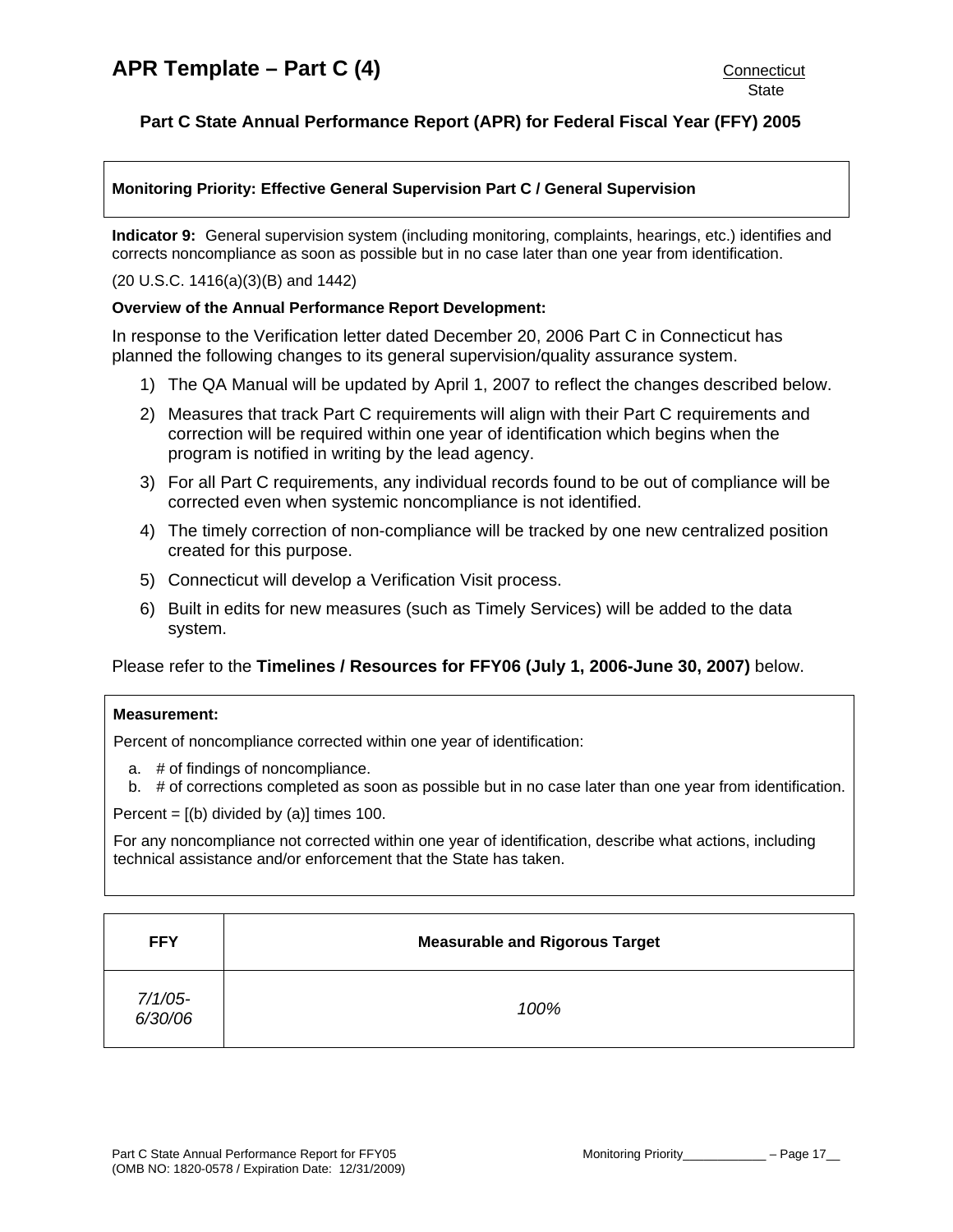# **Actual Target Data for FFY05 (July 1, 2005-June 30, 2006):**

93% - Not including the one program that closed, there were 27 findings of non-compliance in 7 programs and 25 of the 27 were corrected within 12 months.

# **Discussion of Improvement Activities Completed and Explanation of Progress or Slippage that occurred for FFY05 (July 1, 2005-June 30, 2006):**

Three programs were monitored using the former cyclical monitoring system between 7/1/04 and 9/30/04. These programs were notified in writing of non-compliance which was due to be corrected in FFY05/SFY06 (7/1/05-6/30/06). Four programs were monitored using the new focused monitoring system between 2/1/04 and 6/30/04. These programs were notified in writing of non-compliance which was due to be corrected in FFY05/SFY06 (7/1/05- 6/30/06).

|                   | number of                                                | number corrected      | corrective       |
|-------------------|----------------------------------------------------------|-----------------------|------------------|
| Program           | findings                                                 | within 12 months      | action taken     |
|                   | Final three from cyclical monitoring for 2002-2005 cycle |                       |                  |
|                   |                                                          |                       | <b>NA</b>        |
| (2)               |                                                          |                       | NA               |
| 3)                |                                                          | 5                     | On-site FM visit |
|                   | Focused monitoring – first four programs                 |                       |                  |
| A)                |                                                          | 5                     | See Below        |
| $\vert B \rangle$ |                                                          |                       | NA               |
| $\mathbf{C}$      |                                                          | NA program closed     | NA               |
| D                 |                                                          |                       | <b>NA</b>        |
| 7 programs        | 31 findings                                              | 25 timely corrections | 93% (25/27)      |

*Final three from cyclical monitoring for 2002-2005 cycle – non compliance identified in writing* 

- 1) This medium sized program was monitored in August 2004
- 2) This medium sized program was monitored in September 2004
- 3) This is the largest program in the state. It was monitored in October 2004. The program was then selected for a focused monitoring (FM) on-site visit based on the one measure that was not corrected (IFSP meetings held within 45 days). The focused monitoring visit was completed on 10/7/06. Through an in-depth FM approach, systemic reasons for the non-compliance were identified and an improvement plan was developed. The main reason for the program's noncompliance was the lack of program capacity which is a problem statewide and has been identified and discussed in detail under Indicator 7 (IFSP within 45 days).

*Focused monitoring – first four programs - All non-compliance identified in writing in the report given to programs on the last day of the visit.* 

A) Small program – Priority Area: Child Find – On-site visit in February 2005 Through an in-depth FM approach, systemic reasons for the non-compliance were identified and an improvement plan was developed. The main reason for the program's noncompliance with Indicator 7 was delays in scheduling evaluations. Extraordinary family circumstances beyond the control of the program were not being documented and this new data was not being entered. A corrective plan was developed and TA was provided and this measure was corrected in FFY06.

B) Large program – Priority Area: Transition – On-site visit in March 2005 This program did not renew its contract to provide services for Birth to Three.

- C) Medium program Priority Area: Service Delivery On-site visit in April 2005
- D) Medium program Priority Area: Transition On-site visit in May 2005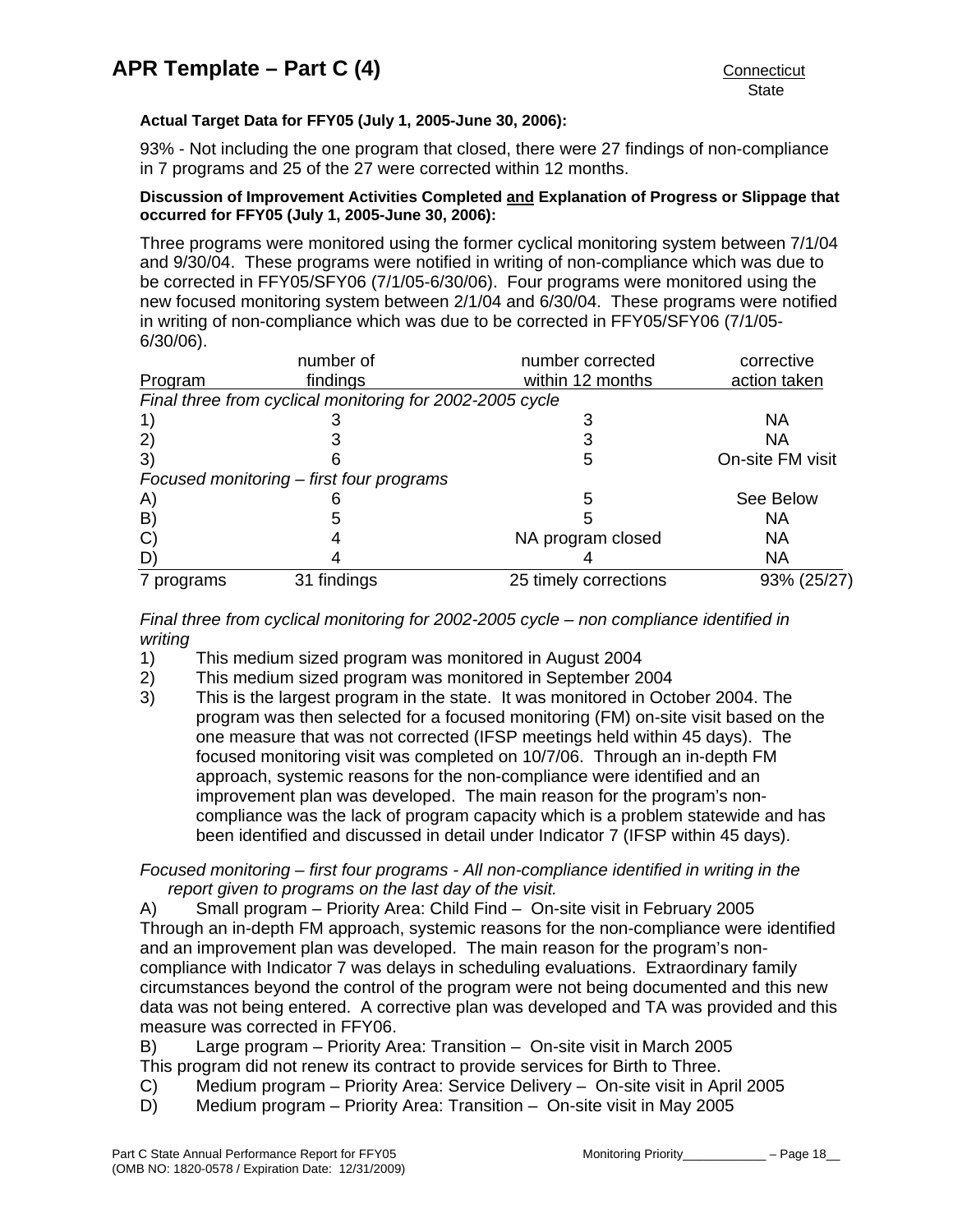The 31 findings of non-compliance were grouped as follows: Indicator 7: 3 Indicator 8a: 2 Indicator 8c: 2

Other areas:

| Required Components of the Evaluation6      |  |
|---------------------------------------------|--|
| IFSP Development and Evaluation 4           |  |
| Service Delivery as Required by the IFSP: 2 |  |

Since many of the findings of non compliance were due to errors related to fully understanding the details of procedural safeguards, the Lead Agency reviewed and revised that procedure and related forms to assure that the requirements for compliance were aligned with the IDEA.

Two sample improvement plans from a Focused Monitoring visit and a Biennial Performance Report are attached as Appendix 2A and 2B.

The first group of 15 programs was originally due to complete the new Biennial Performance Report (BPR) self-assessment by 7/1/05 with non-compliance due to be corrected by 7/1/06. NOTE: The *due date* for submitting the BPR was pushed back only 2 ½ months to 9/15/2005. Programs in that cohort had non-compliance identified in writing as of 9/15/05 and any non-compliance was due to be corrected as soon as possible but no later than **9/15/2006** which falls in FFY06/SFY07 and will be reported in the APR due Feb 2008.

### **Revisions, with Justification, to Proposed Targets / Improvement Activities / Timelines / Resources for FFY06 (July 1, 2006-June 30, 2007)** *[If applicable]*

NOTE: All of the improvement activities listed below were also added to the State Performance Plan Revised 2006.

The Procedural Safeguards section of IDEA will be reviewed and changes made to the procedure and the related forms to better align the requirements for compliance with the IDEA.

*Timeline:* January, 2006 *Resources:* Part C Director, Policy and Practice Office.

The Quality Assurance Manual will be updated by April 1, 2007 to align with the new method of measuring Timely Services as well as creating a more comprehensive Verification Visit process. Other changes as directed by OSEP in the Verification letter dated December 20, 2006 will be made. Stakeholder meetings will be held to gather input and review the proposed changes.

*Timeline:* April 1, 2007 *Resources:* QA team, Stakeholder Groups

Measures that track Part C requirements will align with their Part C requirements and correction will be required within one year of identification which begins when the program is notified in writing by the lead agency.

*Timeline:* April 1, 2007 *Resources:* QA team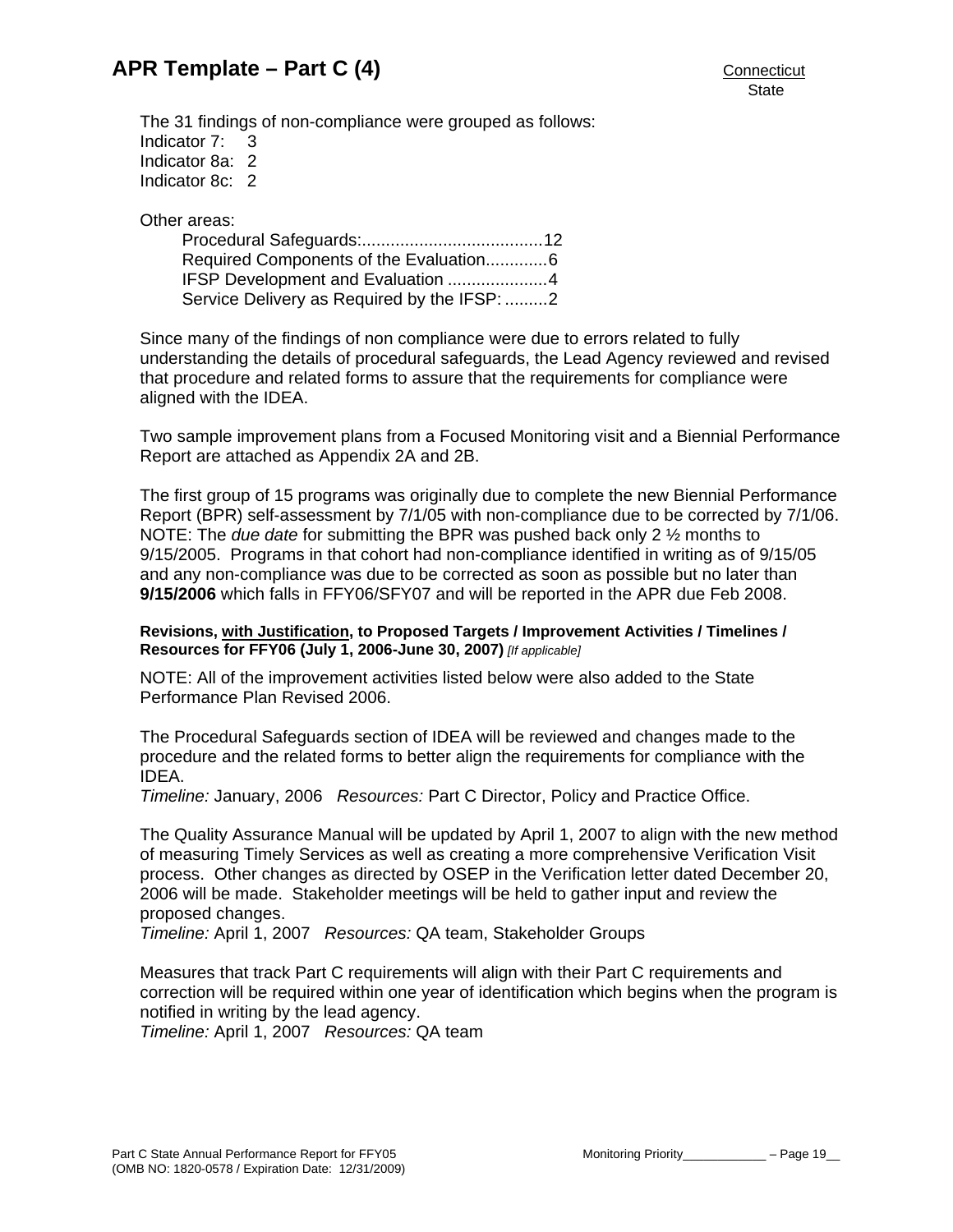For all Part C requirements, any individual records found to be out of compliance will be corrected even when systemic noncompliance is not identified. *Timeline:* April 1, 2007 *Resources:* QA team, EI Programs

Tracking the timely correction of non-compliance was originally planned to be the responsibility of the regional managers. The Birth to Three system was reorganized and an educational projects coordinator will be hired to manage this aspect of the QA system for the entire state. A research analyst will also be hired to free up the QA manager to focus more attention on this component of the overall QA system. *Timeline:* June 2007 *Resources:* Part C Funds, QA team

The Biennial Performance Report (BPR) system will be restructured to enhance the identification and correction of non-compliance. Instead of 3 groups separated by 6 months, the programs will begin the second cycle in September 2007 as two groups with a year between due dates.

*Timeline:* June 2007 *Resources:* QA team, EI Programs

As described in the revised State Performance Plan, determinations will be made about each EI program as soon as possible and they will be notified in writing. *Timeline:* June 2007 *Resources:* Part C Director, QA team, Stakeholder Groups

Since the lead agency is developing contracts with new programs to increase the capacity of Birth to Three, a system for monitoring these new programs on ALL IDEA compliance measures will be developed.

*Timeline:* December 2008 *Resources:* Part C Director, QA team, Policy and Practice Office

Periodically, the lead agency will monitor programs for continued compliance with those Part C requirements that most closely relate to improving results for Infants and toddlers with disabilities and their families consistent with IDEA section 616(a)(2) *Timeline:* July 31, 2011 *Resources:* QA team, Stakeholder Groups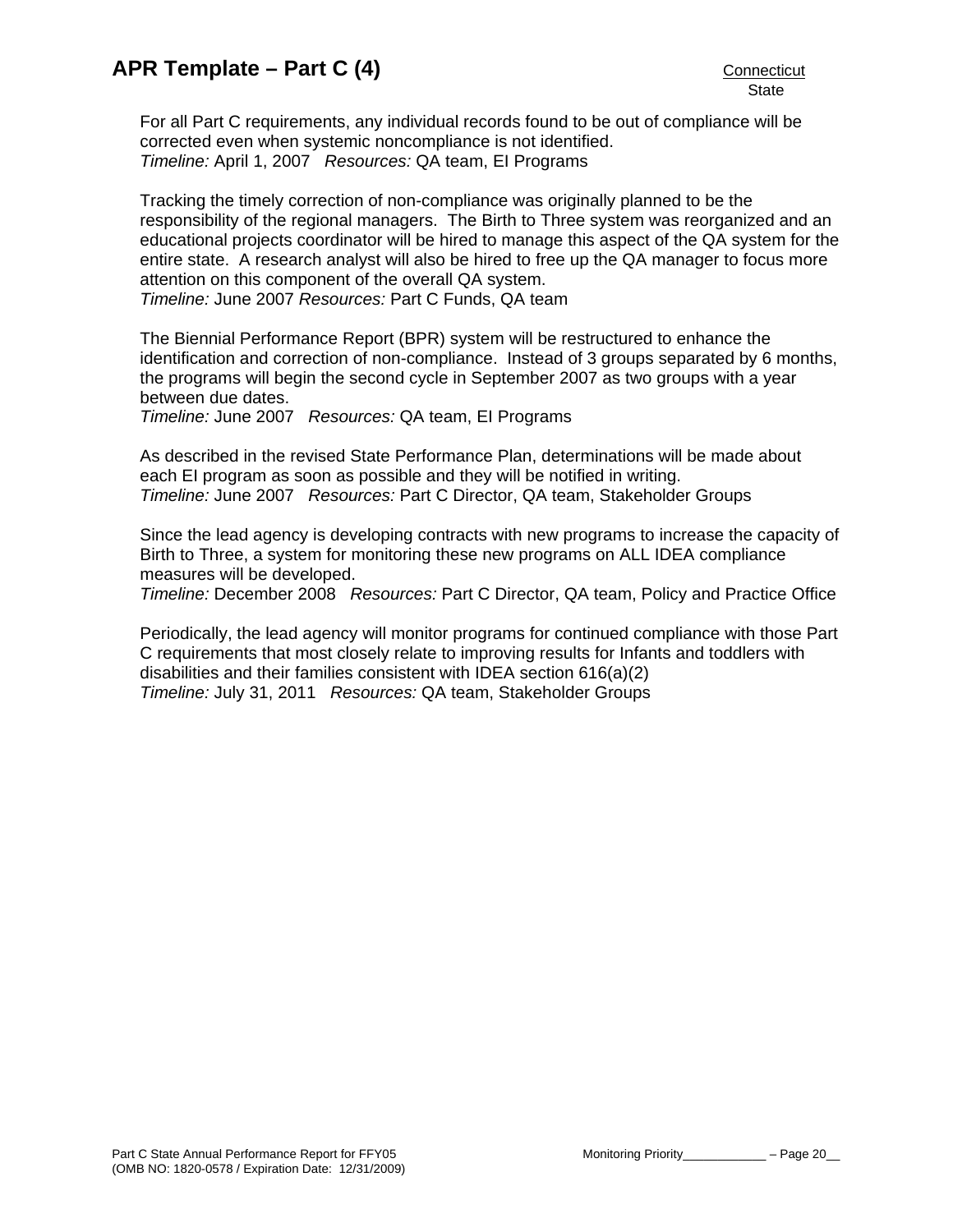# <span id="page-20-0"></span>**Part C State Annual Performance Report (APR) for Federal Fiscal Year (FFY) 2005 Overview of the Annual Performance Report Development:**

# **Monitoring Priority: Effective General Supervision Part C / General Supervision**

**Indicator 10:** Percent of signed written complaints with reports issued that were resolved within 60-day timeline or a timeline extended for exceptional circumstances with respect to a particular complaint.

(20 U.S.C. 1416(a)(3)(B) and 1442)

**Measurement:** Percent =  $[(1.1(b) + 1.1(c))$  divided by 1.1] times 100.

| <b>FFY</b>            | <b>Measurable and Rigorous Target</b> |
|-----------------------|---------------------------------------|
| $7/1/05$ -<br>6/30/06 | 100%                                  |

**Actual Target Data for FFY05 (July 1, 2005-June 30, 2006):** 

100% - There were three and all were answered on time.

**Discussion of Improvement Activities Completed and Explanation of Progress or Slippage that occurred for FFY05 (July 1, 2005-June 30, 2006):** 

NA

**Revisions, with Justification, to Proposed Targets / Improvement Activities / Timelines / Resources for FFY06 (July 1, 2006-June 30, 2007)** *[If applicable]*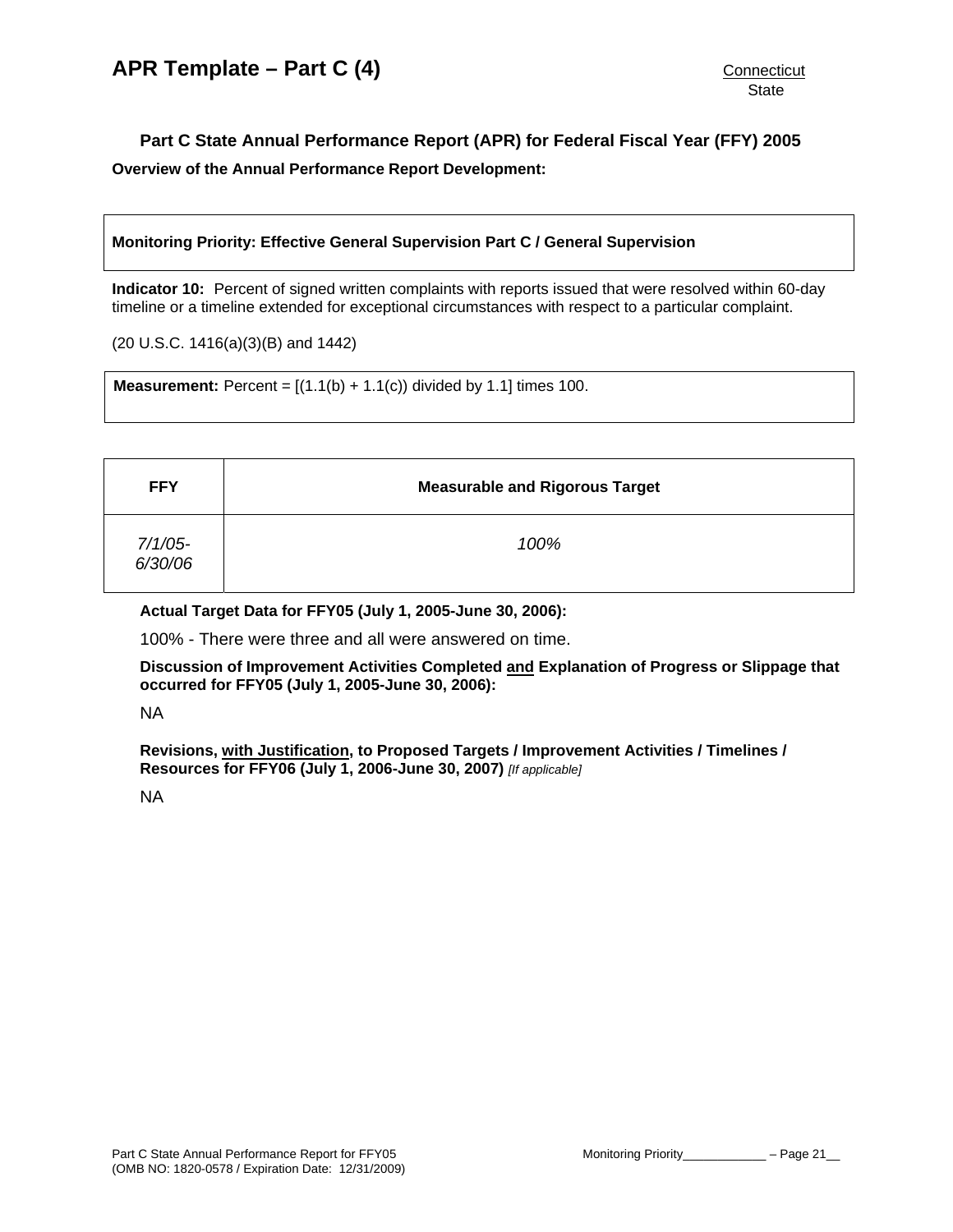<span id="page-21-0"></span>**Overview of the Annual Performance Report Development:** 

# **Monitoring Priority: Effective General Supervision Part C / General Supervision**

**Indicator 11:** Percent of fully adjudicated due process hearing requests that were fully adjudicated within the applicable timeline.

(20 U.S.C. 1416(a)(3)(B) and 1442)

**Measurement:** Percent =  $[(3.2(a) + 3.2(b))$  divided by 3.2] times 100.

| <b>FFY</b>         | <b>Measurable and Rigorous Target</b> |
|--------------------|---------------------------------------|
| 7/1/05-<br>6/30/06 | 100%                                  |

#### **Actual Target Data for FFY05 (July 1, 2005-June 30, 2006):**

100% - There was one fully adjudicated hearing and the decision was issued on time.

#### **Discussion of Improvement Activities Completed and Explanation of Progress or Slippage that occurred for FFY05 (July 1, 2005-June 30, 2006):**

Connecticut Part C eliminated from its regulations the ability of either party in a due process hearing to request a postponement or extension.

# **Revisions, with Justification, to Proposed Targets / Improvement Activities / Timelines / Resources for FFY06 (July 1, 2006-June 30, 2007)** *[If applicable]*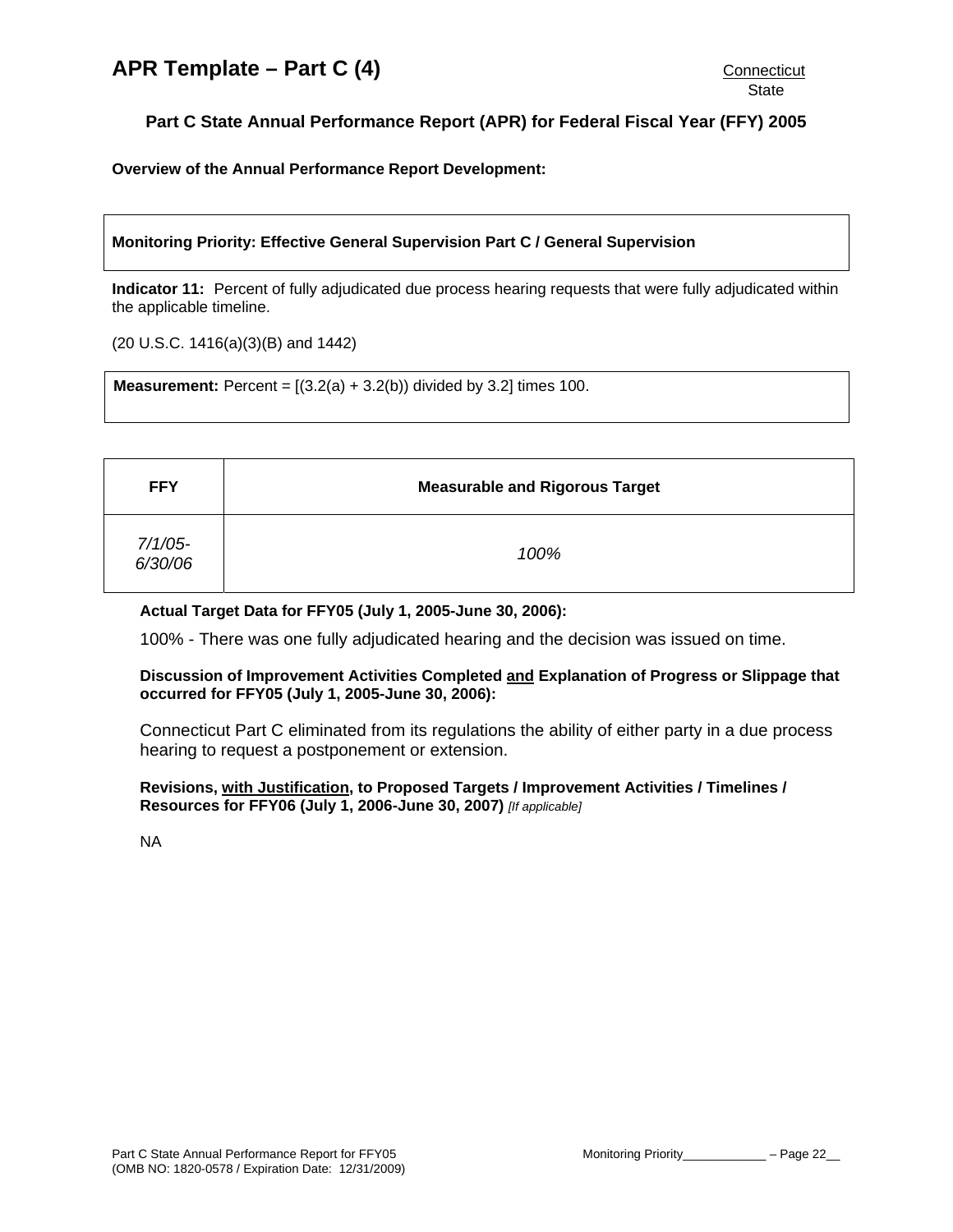<span id="page-22-0"></span>**Overview of the Annual Performance Report Development:** 

# **Monitoring Priority: Effective General Supervision Part C / General Supervision**

**Indicator 12:** Percent of hearing requests that went to resolution sessions that were resolved through resolution session settlement agreements (applicable if Part B due process procedures are adopted).

(20 U.S.C. 1416(a)(3)(B) and 1442)

**Measurement:** Percent =  $(3.1(a)$  divided by  $3.1$ ) times  $100$ .

| <b>FFY</b>            | <b>Measurable and Rigorous Target</b> |
|-----------------------|---------------------------------------|
| $7/1/05$ -<br>6/30/06 | <b>NA</b>                             |

**Actual Target Data for FFY05 (July 1, 2005-June 30, 2006):** 

NA – Does not apply to Part C in CT

**Discussion of Improvement Activities Completed and Explanation of Progress or Slippage that occurred for FFY05 (July 1, 2005-June 30, 2006):** 

NA

**Revisions, with Justification, to Proposed Targets / Improvement Activities / Timelines / Resources for FFY06 (July 1, 2006-June 30, 2007)** *[If applicable]*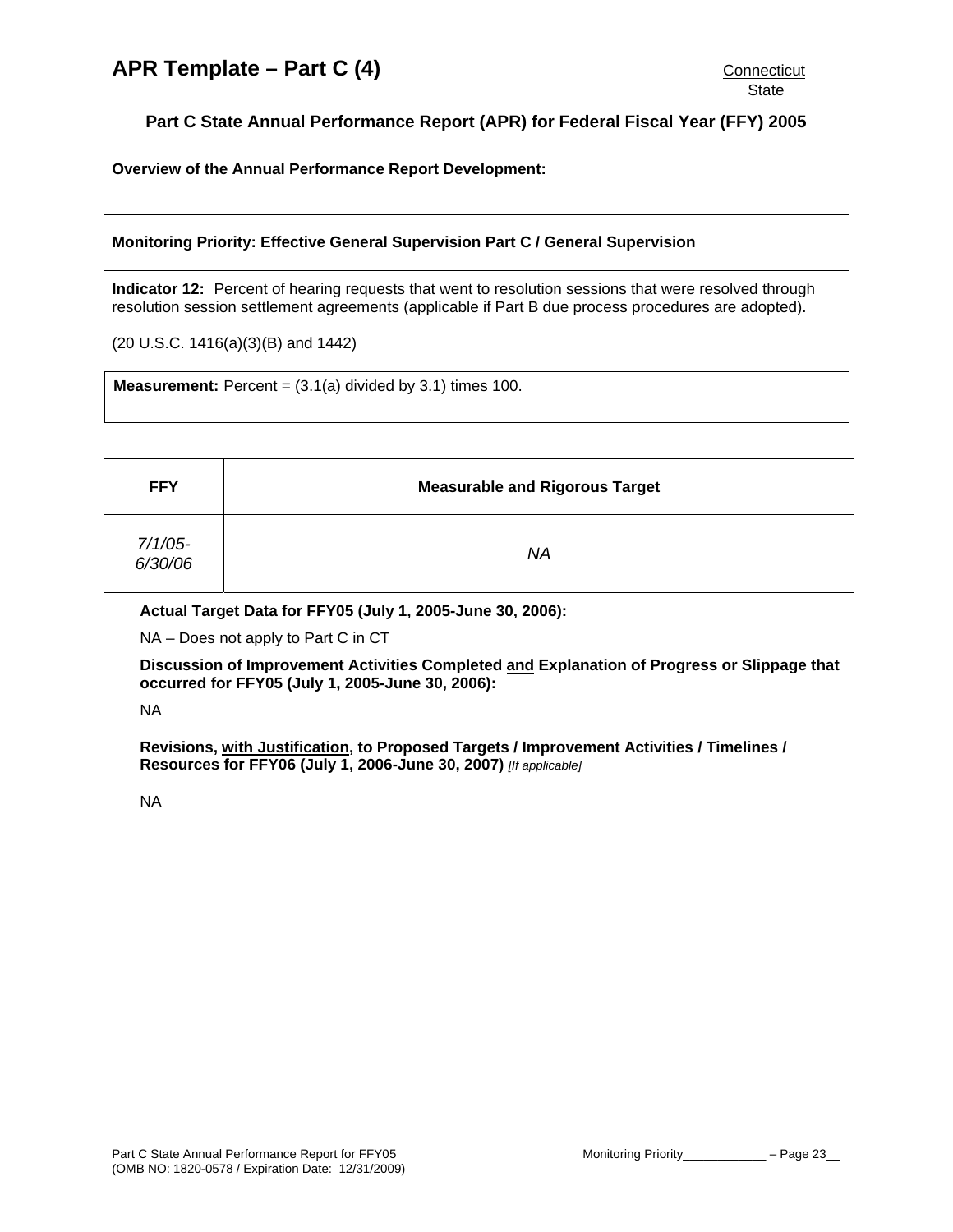<span id="page-23-0"></span>**Overview of the Annual Performance Report Development:** 

**Monitoring Priority: Effective General Supervision Part C / General Supervision** 

**Indicator 13:** Percent of mediations held that resulted in mediation agreements.

(20 U.S.C. 1416(a)(3)(B) and 1442)

**Measurement:** Percent =  $[(2.1(a)(i) + 2.1(b)(i))$  divided by 2.1] times 100.

| <b>FFY</b>         | <b>Measurable and Rigorous Target</b> |
|--------------------|---------------------------------------|
| 7/1/05-<br>6/30/06 | <b>NA</b>                             |

# **Actual Target Data for FFY05 (July 1, 2005-June 30, 2006):**

NA - There were two mediations held in the year. This is too few to set targets.

**Discussion of Improvement Activities Completed and Explanation of Progress or Slippage that occurred for FFY05 (July 1, 2005-June 30, 2006):** 

NA

**Revisions, with Justification, to Proposed Targets / Improvement Activities / Timelines / Resources for FFY06 (July 1, 2006-June 30, 2007)** *[If applicable]*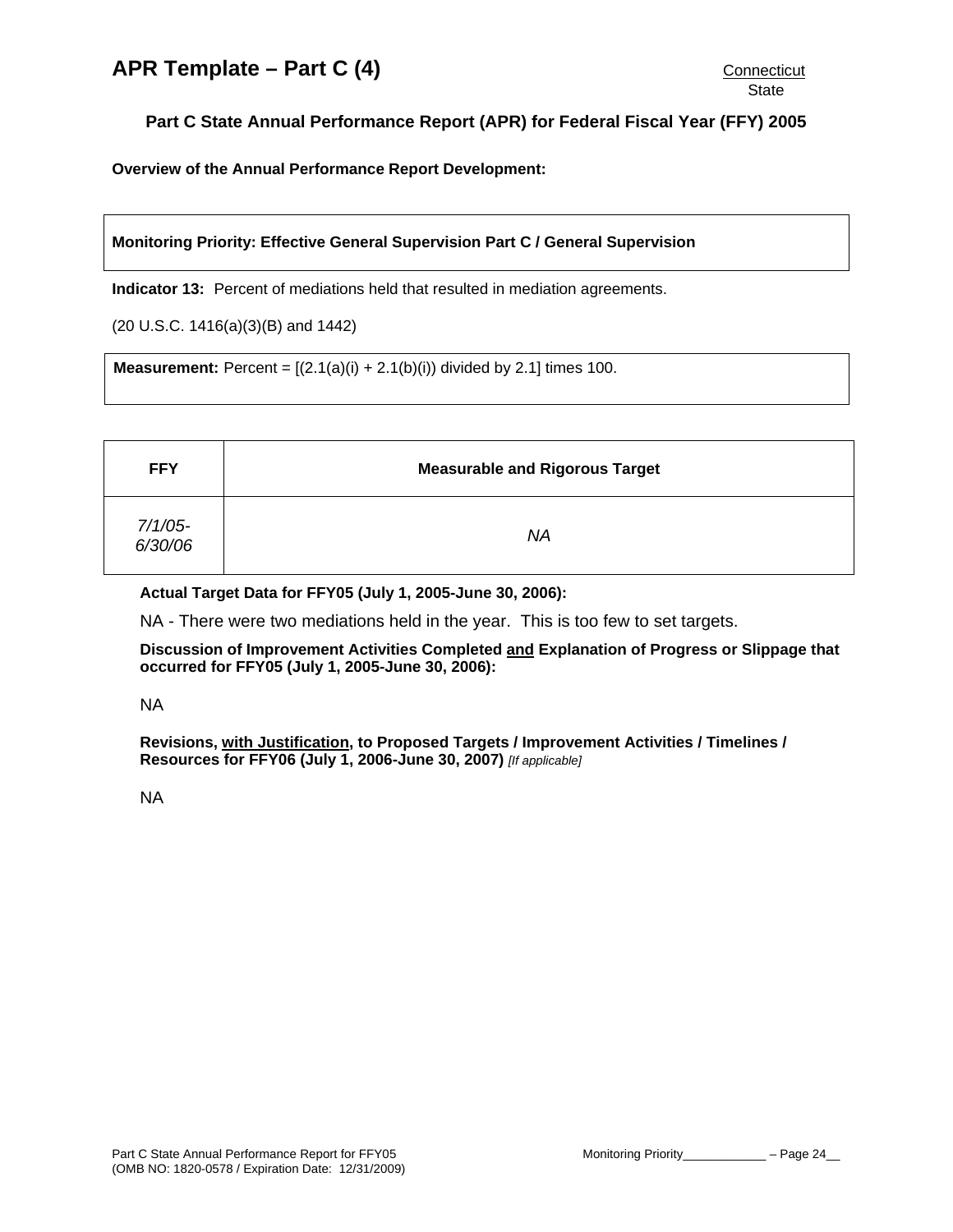**Overview of the Annual Performance Report Development:** 

# **Monitoring Priority: Effective General Supervision Part C / General Supervision**

**Indicator 14:** State reported data (618 and State Performance Plan and Annual Performance Report) are timely and accurate.

(20 U.S.C. 1416(a)(3)(B) and 1442)

**Measurement:** State reported data, including 618 data, State performance plan, and annual performance reports, are:

- a. Submitted on or before due dates (February 1 for child count, including race and ethnicity, settings and November 1 for exiting, personnel, dispute resolution); and
- b. Accurate (describe mechanisms for ensuring error free, consistent, valid and reliable data and evidence that these standards are met).

| <b>FFY</b>         | <b>Measurable and Rigorous Target</b> |
|--------------------|---------------------------------------|
| 7/1/05-<br>6/30/06 | 100%                                  |

#### **Actual Target Data for FFY05 (July 1, 2005-June 30, 2006):**

100% - All state reported data were submitted on time and to the best knowledge of the lead agency the data was accurate given the definitions available at the time. There are multiple automated checks and drop down menus built into the data system for the 618 data and the SPP indicators.

# **Discussion of Improvement Activities Completed and Explanation of Progress or Slippage that occurred for FFY05 (July 1, 2005-June 30, 2006):**

Edits are continually being built into the data system whenever possible to prevent data entry errors. Prior to 618 data submission, queries are run to identify exceptions and missing data. Reports are emailed to the programs with a request to correct or explain the erroneous or missing data. Prior to each APR submission, data reports are generated for each of the indicators. Lists are sent to each program with details about late evaluations, IFSPs, new services, transition conferences or missing transition plans along with a request to correct or explain the erroneous or missing data or to give the reason for the late event.

Ranking tables to select programs for on-site focused monitoring visits or verification visits as well as the public reporting of data has had a significant impact on data accuracy. Part of each focused monitoring visit includes verification that the data is accurate and entered in a timely manner. The data entry staff person is routinely included in meetings during on-site visits so that processes for assuring accurate and timely data can be assessed.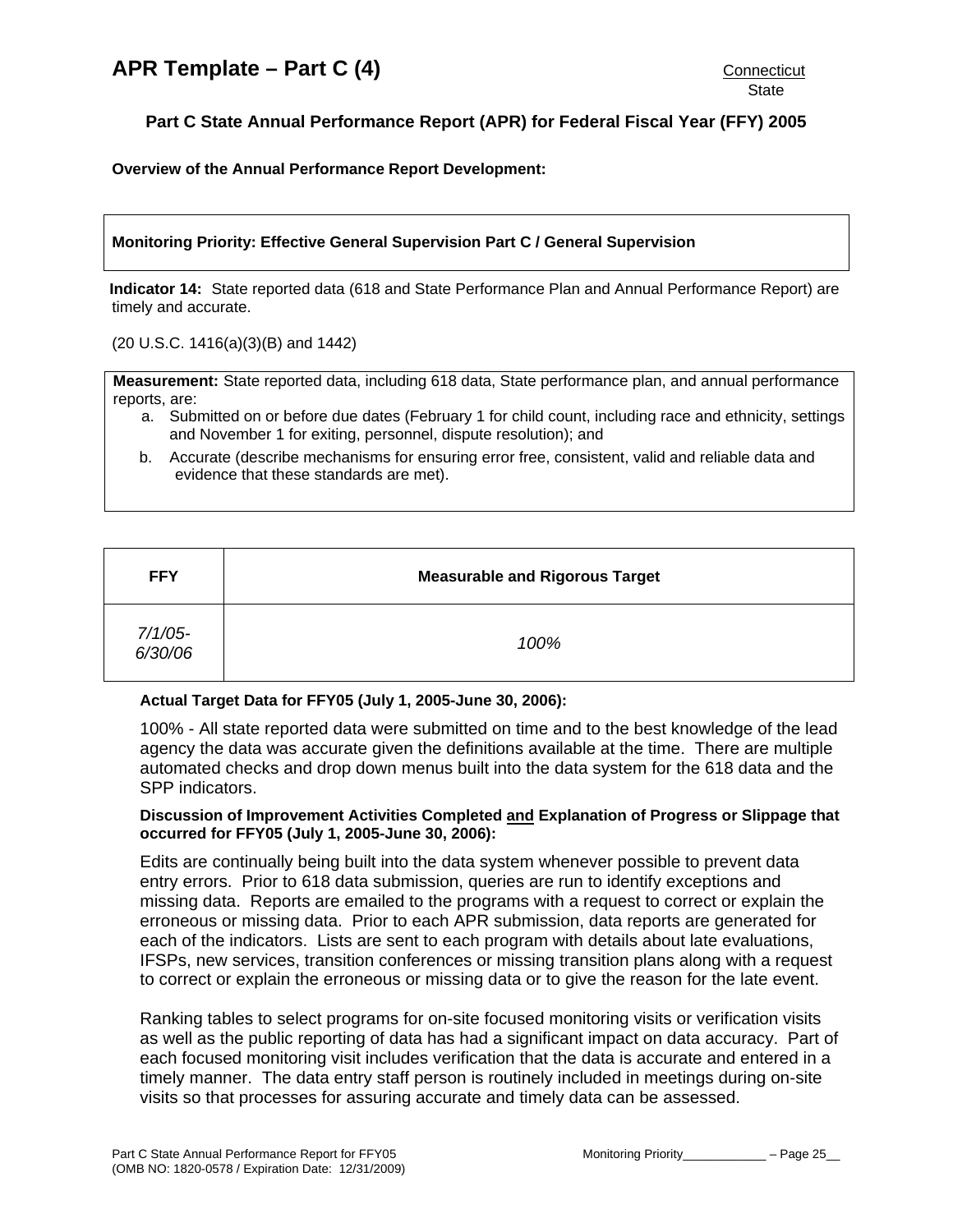According to stakeholders, programs having access to the data via the performance dashboard has reduced errors. The Dashboard was updated to time sample links with the Biennial Performance Report (BPR) and new elements and reports were added based on input from users. The BPR also aids in identifying data errors to programs as they report updates at least every 6 months.

**Revisions, with Justification, to Proposed Targets / Improvement Activities / Timelines / Resources for FFY06 (July 1, 2006-June 30, 2007)** *[If applicable]*

The following Improvement Activities were also added to the State Performance Plan Revised – 2006.

In FFY06/SFY07 the lead agency will begin verification visits with programs that completed an initial BPR in FFY05/SFY06. Programs were directed to keep a list of the records they reviewed for their Biennial Performance Report self-assessment. New records will be selected as well.

*Timeline*: Annually, *Resources*: QA team

The lead agency will increase the staff working with the QA manager and Data System Developer to assure the accuracy of all data. A full time research analyst and a part time educational projects coordinator will be added to the team. *Timeline:* December 2006 *Resources:* Part C Funds.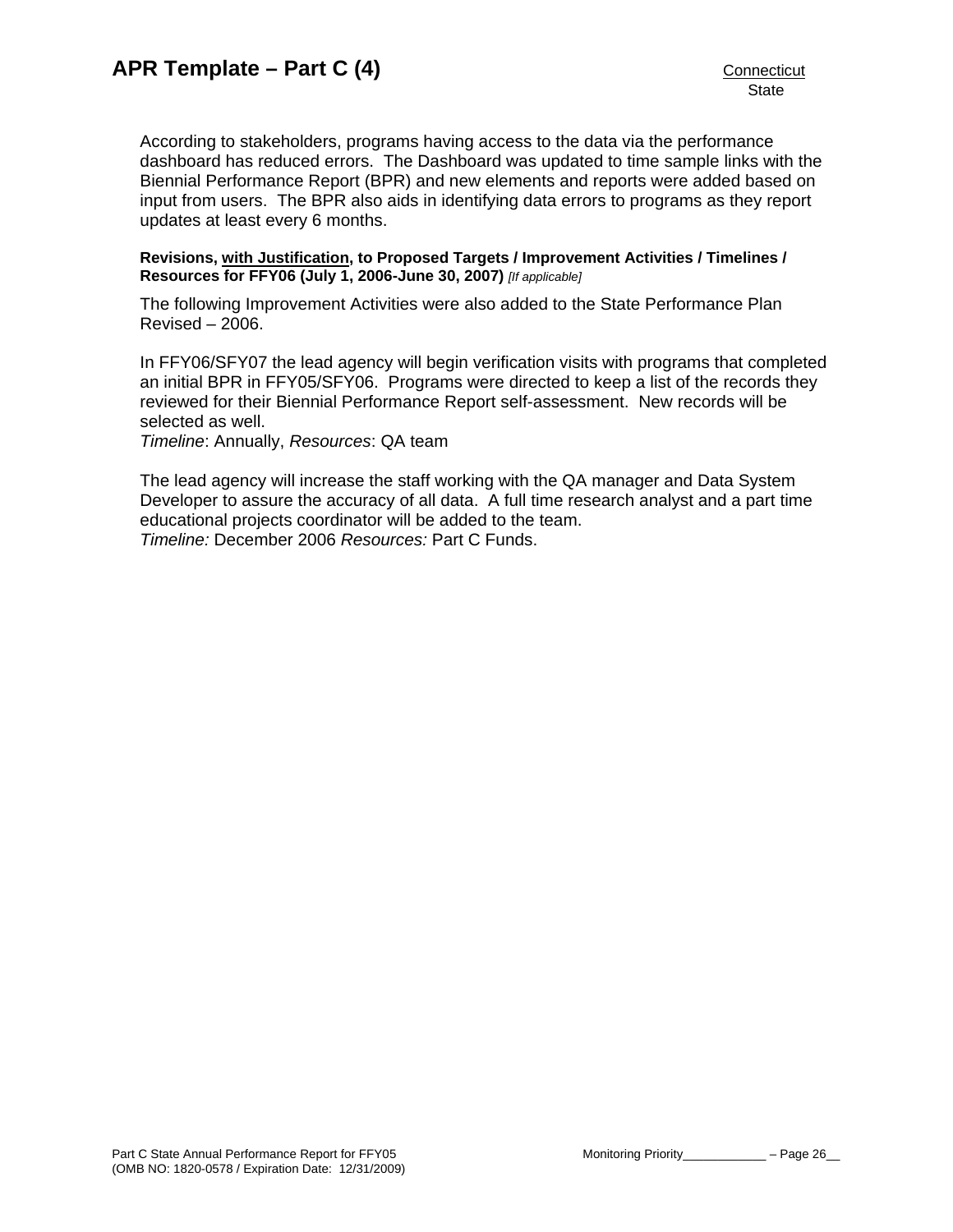<span id="page-26-0"></span>Appendix 1- Sample Family Survey Page 1 of 2

# Connecticut Birth to Three System Family Survey - Spring 2006

This is a survey for families receiving or who received Birth to Three services in Connecticut. Your responses will help guide efforts to improve services and results for children and families and will be kept confidential. For each statement below, please select one of the following responses. Your choices are: Very strongly disagree, Strongly disagree, Disagree, Agree, Strongly agree, or Very strongly agree.

The results of this survey will be posted on the Birth 23.org website by February 2007 as part of the Connecticut Birth to Three Annual Performance Report.

Birth to Three Survey Number:

# PLEASE skip any item that does not apply to your family.

| PLEASE skip any item that does not apply to your family.                            | <b>Canada</b> | Calgateral<br>Մ. | <b>BIGO</b><br>a<br>E | <b>Branch</b>   |
|-------------------------------------------------------------------------------------|---------------|------------------|-----------------------|-----------------|
| 1. My family was given information about how most children develop and learn        |               |                  |                       | DΟ              |
| 2. I was asked whether I wanted help in dealing with stressful situations           |               |                  |                       | $\circ$         |
| 3. I was given choices concerning my family's services and supports                 |               |                  |                       | $\circ$ $\circ$ |
| 4. My family's daily routines were considered when planning for my child's services |               |                  |                       | DС              |
| 5. I have felt part of the team when meeting to discuss my child                    |               |                  |                       | ЭC              |
| 6. The services on our IFSP have been provided in a timely way                      |               |                  |                       |                 |

### My family was given information about:

|     | the rights of parents regarding Birth to Three services                    |  |  |
|-----|----------------------------------------------------------------------------|--|--|
| 8.  | community programs that are open to all children                           |  |  |
| 9.  | organizations that offer support for parents of children with disabilities |  |  |
| 10. | opportunities for my child to play with other children                     |  |  |
| 11. | how to advocate for my child and my family                                 |  |  |
| 12. | who to call if I am/was not satisfied with the services my child receives  |  |  |
| 13. | where to go for help or support if I feel worried or stressed              |  |  |

#### Someone from the Birth to Three program:

| 14. asked whether the services my family was receiving were meeting our needs $\bigcirc$ $\bigcirc$ $\bigcirc$ $\bigcirc$ $\bigcirc$ $\bigcirc$           |  |  |  |
|-----------------------------------------------------------------------------------------------------------------------------------------------------------|--|--|--|
| 15. went out into the community with me and my child to help us get involved $\bigcirc$ $\bigcirc$ $\bigcirc$ $\bigcirc$ $\bigcirc$ $\bigcirc$ $\bigcirc$ |  |  |  |
| in community activities and services                                                                                                                      |  |  |  |

#### The Birth to Three service provider(s) that work(ed) with my child:

| 16.<br>are/were dependable                |                                                                                       |  |  | $\circ$ c |
|-------------------------------------------|---------------------------------------------------------------------------------------|--|--|-----------|
| 17.                                       | are/were easy for me to talk to about my child and my family                          |  |  | O C       |
| 18.                                       | are/were good at working with my family                                               |  |  | $\circ$ c |
|                                           | 19. My service coordinator is/was available to speak with me on a regular basis       |  |  | о с       |
|                                           | 20. My service coordinator is/was knowledgeable and professional                      |  |  | $\circ$ c |
| our everyday lives                        | 21. My family was given information about activities that I could do with my child in |  |  | ОΟ        |
|                                           | 22. I was given information to help me prepare for my child's transition              |  |  | $\Omega$  |
| services for children age three and older | 23. I was given information about the public school system's programs and             |  |  | ΟC        |



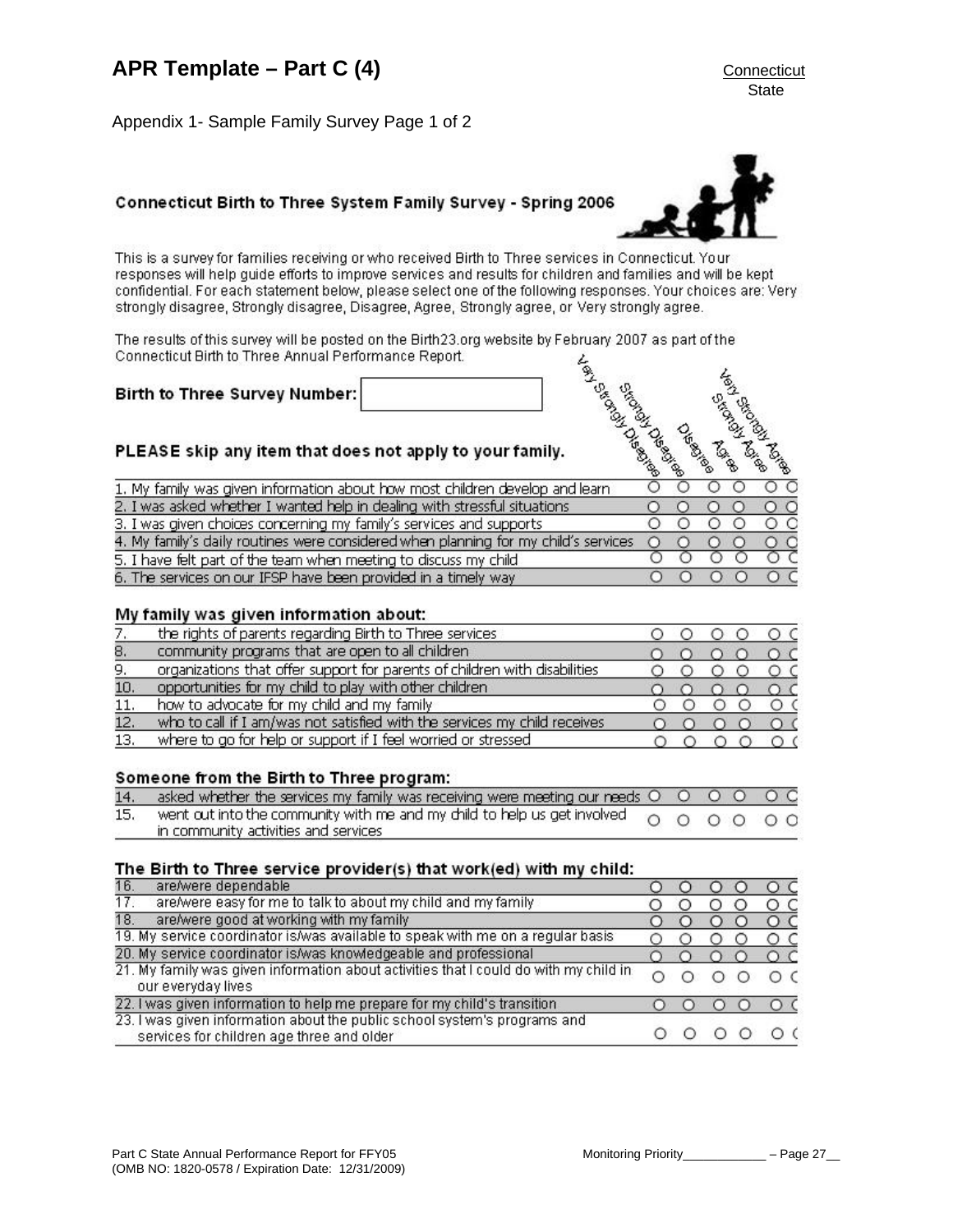Appendix 1- Sample Family Survey Page 2 of 2

| <b>British River Report Report Report Report Report Report Report Report Report Report Report Report Report Report Report Report Report Report Report Report Report Report Report Report Report Report Report Report Report Repo</b> | <b>CHARGE DE ROAD</b> |                | Leit of other date |
|--------------------------------------------------------------------------------------------------------------------------------------------------------------------------------------------------------------------------------------|-----------------------|----------------|--------------------|
|                                                                                                                                                                                                                                      |                       | Strong Mariage |                    |
|                                                                                                                                                                                                                                      |                       | <b>Creek</b>   |                    |

| Over the past year, Birth to Three services have helped me and/or my family:                                |         |   |            |          |                    |  |
|-------------------------------------------------------------------------------------------------------------|---------|---|------------|----------|--------------------|--|
| 24. participate in typical activities for children and families in my community                             |         |   | Ω          | O        | C<br>O             |  |
| 25. know about services in the community                                                                    | $\circ$ | О | О          | О        | O<br>$\circ$       |  |
| 26. know where to go for support to meet my child's needs                                                   |         |   | $\circ$    | О        | $\circ$ $\circ$    |  |
| 27. know where to go for support to meet my family's needs                                                  |         | O | Ο          |          | ОС                 |  |
| 28. feel that I can handle the challenges of parenting a child with special needs                           |         | Ω | $\bigcap$  | ∩        | $\circ$ $\circ$    |  |
| 29. feel more confident in my skills as a parent                                                            |         | O | О          | О        | $\circ$            |  |
| 30. make changes in family routines that will benefit my child with special needs                           | n       | O | $\circ$    | Ω        | $\circ$            |  |
| 31. be more effective in managing my child's behavior                                                       |         | Ο | $\circ$    | Ο        | O                  |  |
| 32. figure out solutions to problems as they come up                                                        |         | O | $\circ$    | Ω        | $\circ$            |  |
| 33. cope with stressful situations                                                                          |         | Ο | $\circ$    | Ο        | $\circ$ $\circ$    |  |
| 34. feel that I can get the services and supports that my child and family need.                            |         | O | Ο          | О        | $\circ$ $\circ$    |  |
| 35. understand how the Birth to Three System works                                                          | ∩       | O | O          | Ο        | O<br>$\mathsf{C}$  |  |
| 36, find information I need                                                                                 |         | Ο | $\bigcirc$ | O        | $\circ$            |  |
| 37, be able to evaluate how much progress my child is making                                                |         | ∩ | ∩          | ∩        | $\circ$ $\circ$    |  |
| 38. feel that my child will be accepted and welcomed in the community                                       |         | Ο | $\circ$    | Ο        | $\circ$ $\circ$    |  |
| $\overline{39}$ . communicate more effectively with the people who work with my child and family $\bigcirc$ |         | O | O          | Ο        | $\circ$<br>$\circ$ |  |
| 40. understand the roles of the people who work with my child and family                                    |         | О | О          | О        | $\circ$            |  |
| 41. know about my child's and family's rights concerning Birth to Three services                            | Ω       | O | O          | О        | $\circ$            |  |
| 42. do things with and for my child that are good for my child's development                                |         | ∩ | ∩          | ∩        | $\circ$ $\circ$    |  |
| 43. understand my child's special needs                                                                     | Ο       | Ο | Ο          | Ο        | $\circ$            |  |
| 44. feel that my efforts are helping my child                                                               |         | Ω | $\circ$    | $\Omega$ | $\circ$            |  |
|                                                                                                             |         |   |            |          |                    |  |

Comments:

Thank you for your participation!

(Note this is a sample of the questions only. The actual form was created in a software package that printed scan-able surveys in English and Spanish with different verb tenses depending on whether the families had exited Birth to Three or not. This sample was sent to a web survey designer for the web-based version.)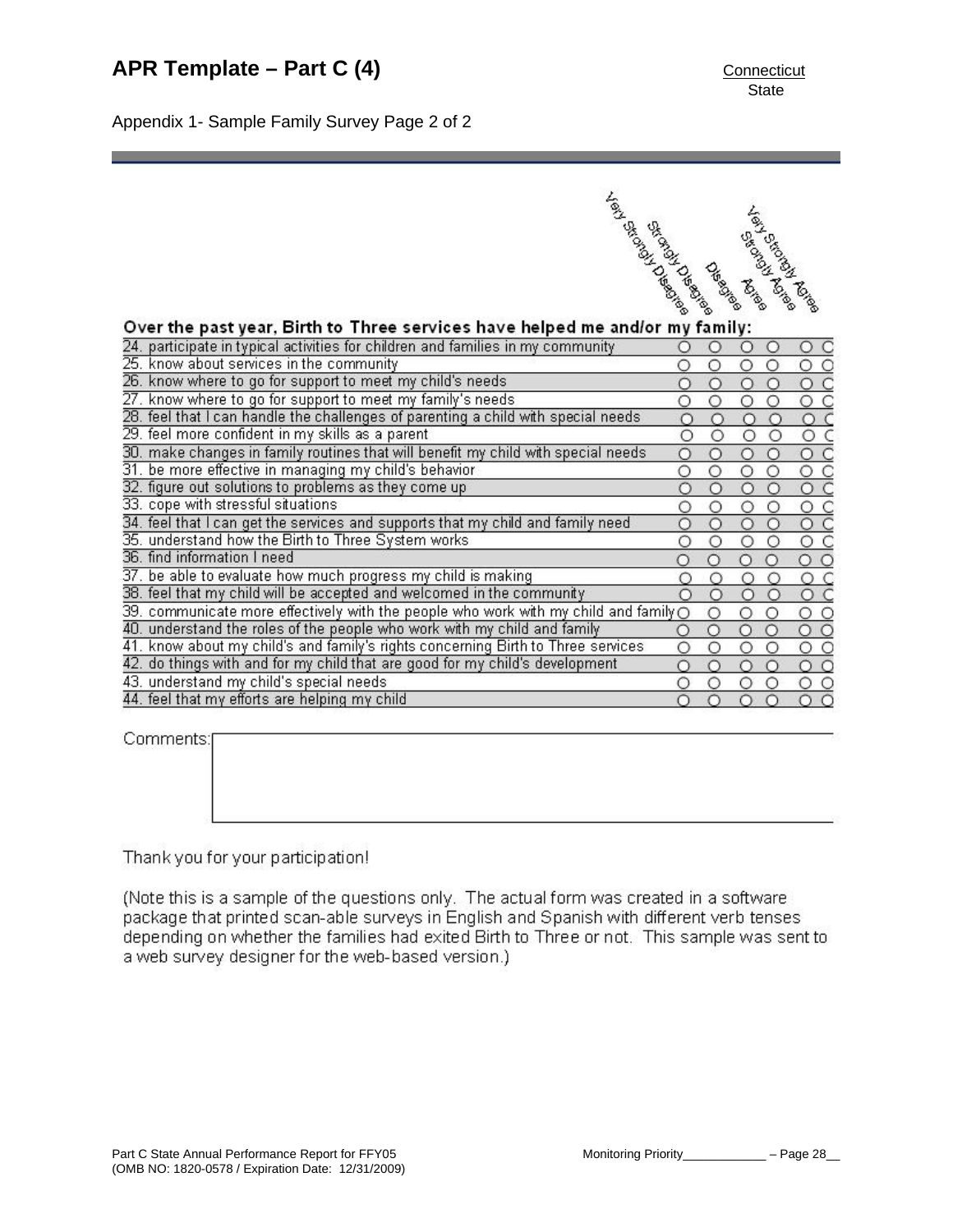<span id="page-28-0"></span>**State** Part C State Annual Performance Report for FFY05 Monitoring Priority Figure 29 Appendix 2A – Sample Improvement Plan from a Focused Monitoring Visit **[Program Name Altered] Improvement Plan Identification Date: 5/25/2005**  *SD-2 Separate Authorization Forms For Info Release* **Target Measure Measure** Date Count Met Strategy: 5/25/2006 10 10 First Identified in Focused Monitoring. 30 records represents reviewing 10% (minimum of 10) for 3 consecutive months - Inform staff of the need to include the date. Review authorization forms on a monthly basis and inform service coordinator if date not included. Progress Update **Measure Measure** Date Count Met Strategy: 11/20/2005 10 10 Met with staff to review changes and plan for final compliance review in the Spring. Progress Update **Measure Measure** Date Count Met Strategy: 3/25/2006 10 10 Reviewed 10 records which is more than 10% of currently eligible children. Progress Update **Measure Measure** Date Count Met Strategy: 4/25/2006 10 10 Reviewed 10 records which is more than 10% of currently eligible children. Progress Update **Measure Measure** Date Count Met Strategy: 5/25/2006 10 10 Reviewed 10 records which is more than 10% of currently eligible children. This concludes 3 consecutive months at 100% **Correction Measure Measure** Date Count Met Strategy: 8/28/2006 0 0 0 At 100% for 3 months this measure was been corrected within 12 months. Please keep an eye on this and retain all documentation of correction for data verification. –AER *SD-3 Written Prior Notice for Initial Eval / IFSP* **Target Measure Measure** Date Count Met Strategy: 5/25/2006 30 30 First Identified in Focused Monitoring. 30 records represents reviewing 10% (minimum of 10) for 3 consecutive months. Inform staff of the need to provide prior written notice. Review 10 files each month to look for prior written notice for evals and IFSPs. Inform service coordinator if it is not present. Progress Update **Measure Measure** Date Count Met Strategy: 11/20/2005 na na Unclear about exact interpretation of WPN in IDEA, have asked lead agency for clarification/TA. Progress Update **Measure Measure** Date Count Met Strategy: 1/20/2006 10 10 Reviewed changes to Birth to Three procedure regarding WPN. Will begin using new form and will review records in April 2006. Progress Update **Measure Measure** Date Count Met Strategy: 4/25/2006 30 30 Reviewed 10 records (which is >10%) per month for February, March and April. Correction **Measure Measure** Date Count Met Strategy: 8/28/2006 0 0 At 100% for 3 months this measure has been corrected. Please keep an eye on this and retain all documentation of correction for data verification. -AER

(OMB NO: 1820-0578 / Expiration Date: 12/31/2009)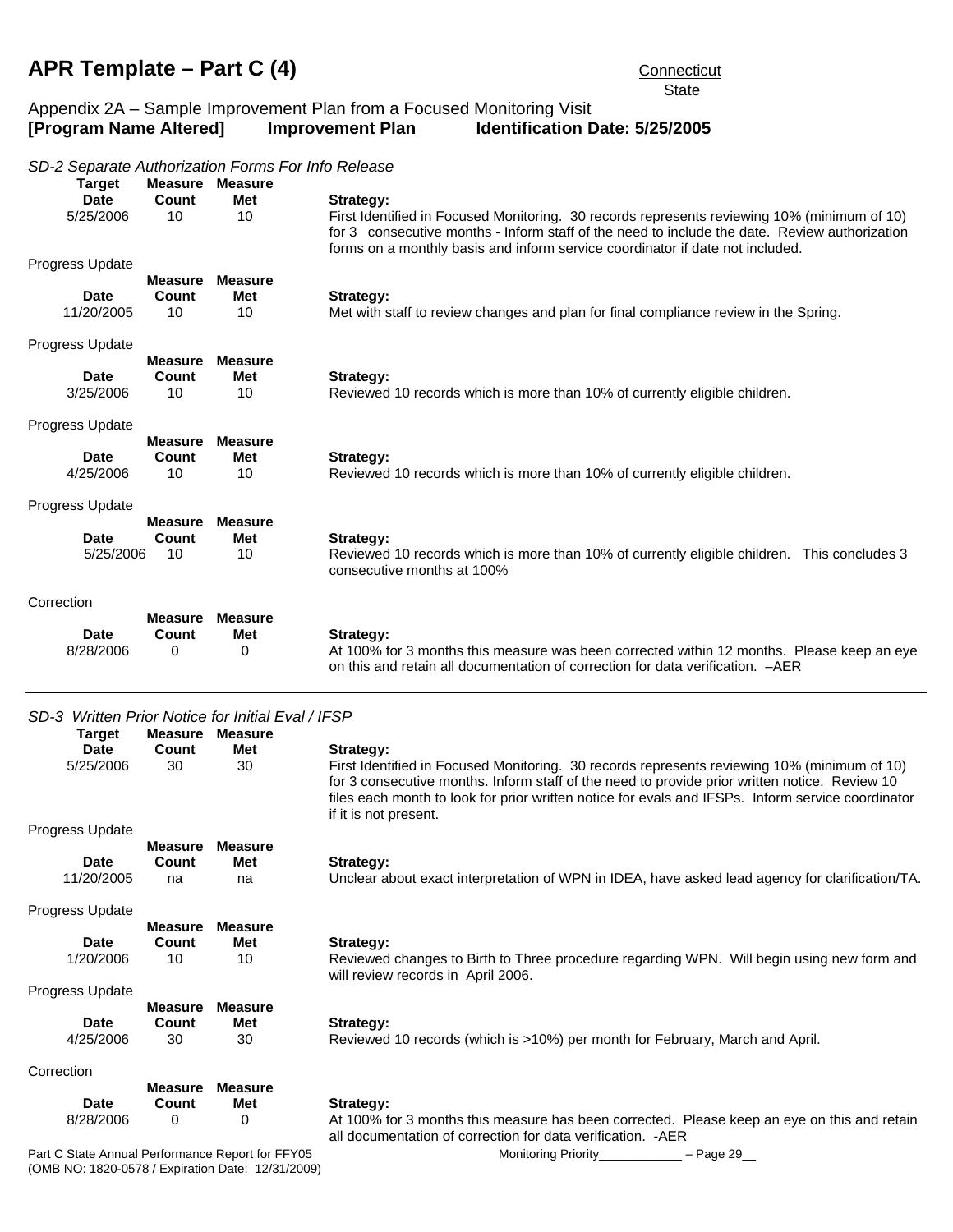**State** Appendix 2B – Sample Improvement Plan from a Biennial Performance

Report

### **[Program Name Altered] Improvement Plan Identification Date: 9/15/2005**

*T-2a Transition Conferences are held between 9 months and 90 days before 3*

|                          |                   |                        | 1-2a Transition Conferences are held between 9 months and 90 days before 3                                                                                                                                                                                                                               |
|--------------------------|-------------------|------------------------|----------------------------------------------------------------------------------------------------------------------------------------------------------------------------------------------------------------------------------------------------------------------------------------------------------|
| <b>Target</b>            |                   | <b>Measure Measure</b> |                                                                                                                                                                                                                                                                                                          |
| <b>Date</b><br>9/15/2006 | Count<br>38       | Met<br>38              | Strategy:<br>This number represents an estimate of all transition conferences due to be held during 3<br>consecutive months. Use tickler reports in data system to notify staff each month. Remind staff<br>to invite LEAs 120 days before 3 but to hold meeting anyway if LEA cannot make it before 90. |
| Progress Update          |                   |                        |                                                                                                                                                                                                                                                                                                          |
|                          | <b>Measure</b>    | <b>Measure</b>         |                                                                                                                                                                                                                                                                                                          |
| <b>Date</b>              | Count             | Met                    | Strategy:                                                                                                                                                                                                                                                                                                |
| 3/15/2006                | $12 \overline{ }$ | 11                     | Ran performance dashboard, one meeting was late an the reason was not documented.<br>Remind staff to document all reasons for delays.                                                                                                                                                                    |
| <b>Progress Update</b>   |                   |                        |                                                                                                                                                                                                                                                                                                          |
|                          | <b>Measure</b>    | <b>Measure</b>         |                                                                                                                                                                                                                                                                                                          |
| <b>Date</b>              | Count             | Met                    | Strategy:                                                                                                                                                                                                                                                                                                |
| 6/30/2006                | 42                | 42                     | Ran performance dashboard, for period 4/1/05- 6/30/05 All meetings on time + all family<br>reasons were documented.                                                                                                                                                                                      |
| Correction               |                   |                        |                                                                                                                                                                                                                                                                                                          |
|                          | <b>Measure</b>    | <b>Measure</b>         |                                                                                                                                                                                                                                                                                                          |
| <b>Date</b>              | Count             | Met                    | Strategy:                                                                                                                                                                                                                                                                                                |
| 10/10/2006               | na                | na                     | Confirmed dashboard results, progress updates meets required evidence of 100% for three<br>consecutive months. Please keep an eye on this and retain all documentation of correction for<br>data verification. - AER                                                                                     |
|                          |                   |                        | T-4a&b All IFSPs have Transition Plans - Entered in Data System                                                                                                                                                                                                                                          |
|                          | <b>Measure</b>    | <b>Measure</b>         |                                                                                                                                                                                                                                                                                                          |
| <b>Date</b>              | Count             | Met                    | Strategy:                                                                                                                                                                                                                                                                                                |
| 9/15/2006                | 45                | 45                     | Work with data staff to assure that data re: all transition plans and annuals IFSPs are entered in<br>SPcases. Clarify with SC's how to note that on IFSP for data entry. Numbers estimate of ALL<br>initial and annual IFSPs over a 3 month sample.                                                     |
| Progress Update          |                   |                        |                                                                                                                                                                                                                                                                                                          |
|                          | <b>Measure</b>    | <b>Measure</b>         |                                                                                                                                                                                                                                                                                                          |
| <b>Date</b>              | Count             | Met                    | Strategy:                                                                                                                                                                                                                                                                                                |
| 3/15/2006                | 42                | 42                     | Ran report from SPcases for all IFSPs from 12/1/05-3/31/06, checked files, all IFSPs had plans<br>and all the data was correctly entered.                                                                                                                                                                |
| Correction               |                   |                        |                                                                                                                                                                                                                                                                                                          |
|                          | <b>Measure</b>    | <b>Measure</b>         |                                                                                                                                                                                                                                                                                                          |
| <b>Date</b>              | Count             | Met                    | Strategy:                                                                                                                                                                                                                                                                                                |
| 10/10/2006               | na                | na                     | Confirmed data sample period, progress update meets required evidence of 100% for three<br>consecutive months. Please keep an eye on this and retain all documentation of correction for<br>data verification. - AER                                                                                     |
|                          |                   |                        | T-5a Transition Plans include Steps to Prepare Child and Family                                                                                                                                                                                                                                          |
|                          |                   | <b>Measure Measure</b> |                                                                                                                                                                                                                                                                                                          |
| <b>Date</b>              | Count             | Met                    | Strategy:                                                                                                                                                                                                                                                                                                |
| 9/15/2006                | 30                | 30                     | Provide TA on writing steps for the family instead of the SC. Meet with other programs in area<br>to generate ideas of possible steps for children of all ages, not just 2 year olds. Peer Review of<br>plans at staff meetings. Numbers estimate of 10 per month over a 3 month sample.                 |
| <b>Progress Update</b>   |                   |                        |                                                                                                                                                                                                                                                                                                          |
|                          | <b>Measure</b>    | <b>Measure</b>         |                                                                                                                                                                                                                                                                                                          |
| <b>Date</b>              | Count             | Met                    | Strategy:                                                                                                                                                                                                                                                                                                |

 6/15/2006 30 30 Reviewed 10 records each month during March, April and May. Steps on all IFSPs have improved significantly and now better address preparing the child and family for the next setting instead of a "to do" list for the service coordinator.

# Correction

| Correction |            |         |         |                                                                                           |
|------------|------------|---------|---------|-------------------------------------------------------------------------------------------|
|            |            | Measure | Measure |                                                                                           |
|            | Date       | Count   | Met     | Strategy:                                                                                 |
|            | 10/10/2006 | na      | na      | Progress update meets required evidence of 100% for three consecutive months. Please keep |
|            |            |         |         | an eye on this and retain all documentation of correction for data verification. $-AER$   |